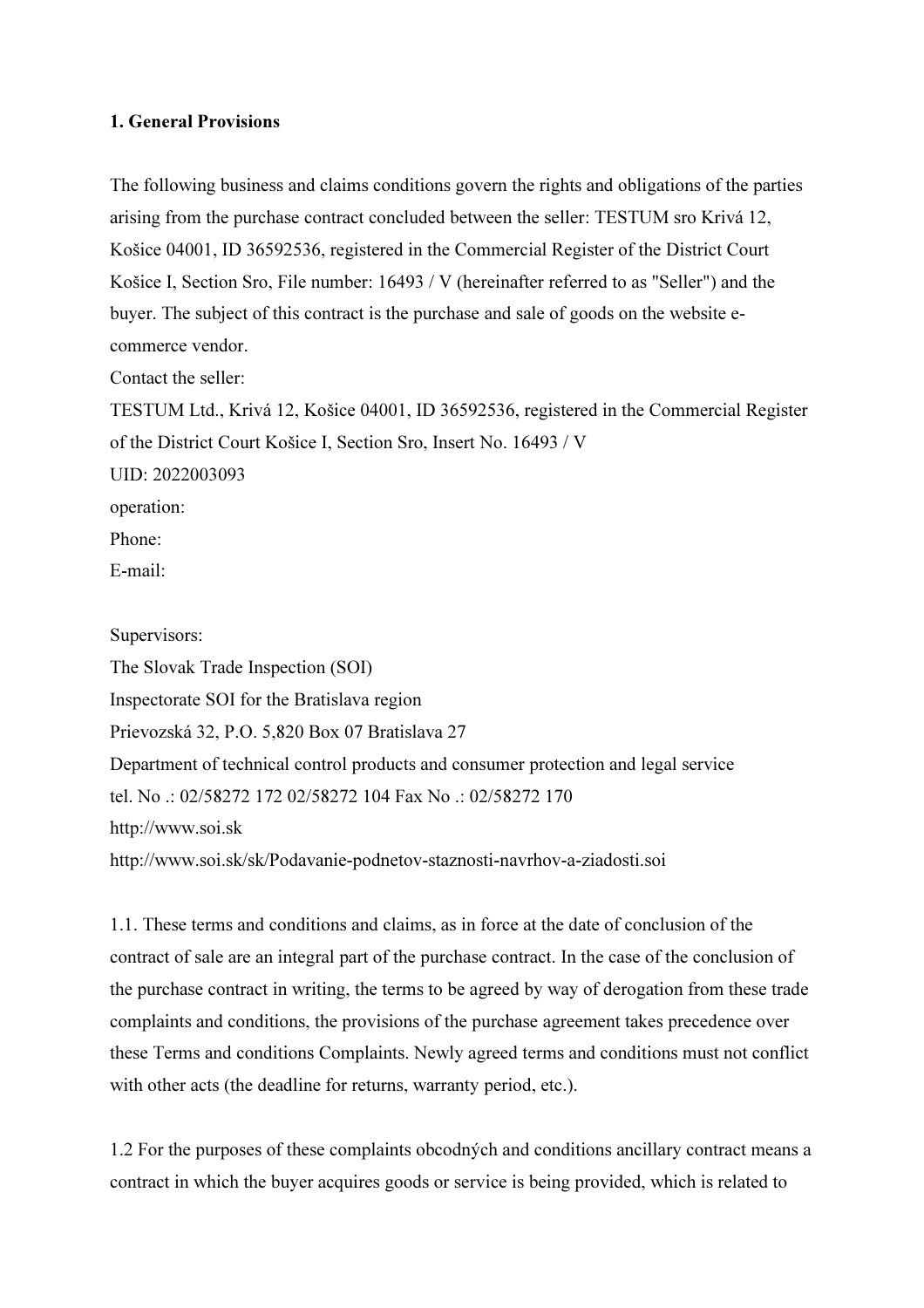the subject of the purchase agreement if the goods supplied or the service provided by the seller or a third party on the basis of their agreement.

1.3 Displayed purchase price for the goods on any website e-commerce, which is operated by the seller includes the value added tax in the amount specified by legislation of the Slovak Republic. Does not include the cost of freight aleebo other optional services. All business and other events while supplies last, for a given product if not stated otherwise.

1.4. Law, the seller is able to modify the selling price of goods, which is listed on the website of electronic commerce, in service of the seller. Such a change does not apply to sales contracts concluded from earth prices, regardless of the fact that still there will be no delivery of goods.

## 2. The process of concluding a purchase contract

2.1. The purchase contract is concluded for a proposal to be sent to the buyer to the seller in the form of sending form through the website of the seller, who will send a proposal for its conclusion. The subject of the contract is the disposal of title to the goods designated by the buyer for the purchase price and under the conditions specified in this order (the "Order").

2.2 After submitting your order will be sent to your email address an automatically generated message of the order to the electronic system vendor (the "confirmation of receipt of order"). If necessary, it is possible that the e-mail should be sent to the buyer any additional information regarding the order.

2.3 Confirmation of order receipt contains information that the seller has received an order that it is not accepting the proposal to conclude a purchase contract.

2.4 Then it will be sent to the e-mail address of purchasers, which contains the notice of whether the order has been accepted by the buyer (the "order acceptance"). Containing acceptance of the order as the name and specification of goods whose sale is subject to sales contract pricing data for goods and / or other services, an indication of the likely delivery date of goods, the name and address of the place where the goods are to be delivered, and information about the conditions, methods price and terms Preparing goods to the agreed place of delivery to the buyer, further details about the seller, such as business name, address,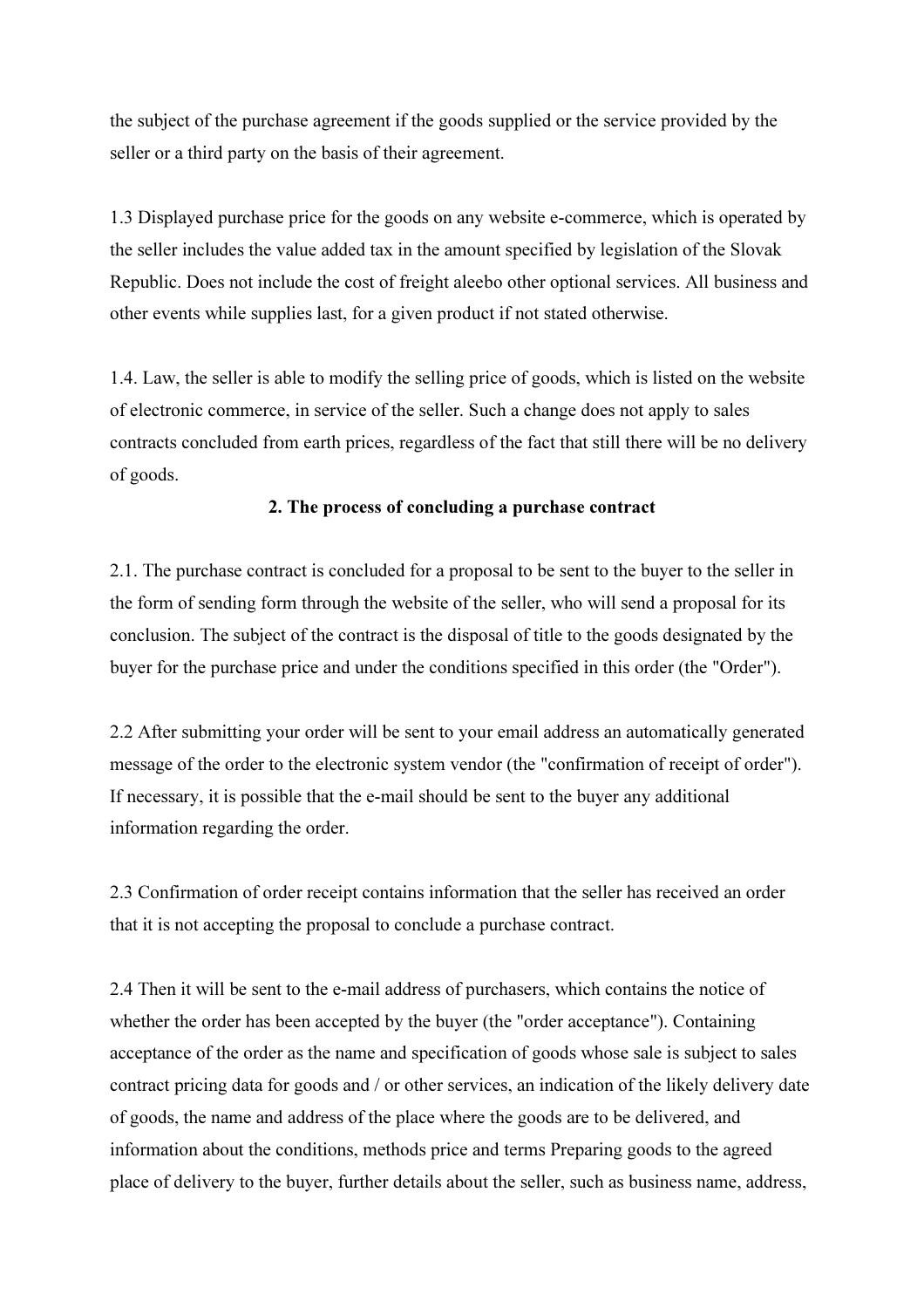registration number and the like. The notification may also contain other necessary information.

2.5. Purchase contract occurs by delivery acceptance of the order electronically or in writing.

2.6 Seller clear, unambiguous, clear and unmistakable manner to inform the buyer before placing an order for pre-contractual information regarding the complaints, credit, trade, transportation and other conditions so that:

a) the main characteristics of the goods or the nature of the service to the extent appropriate to the means of communication and the goods or service informs the relevant product page, ecommerce vendor,

b) the business name and registered office of the seller to inform the relevant sub-page and ecommerce vendor in Art. 1 of these trade complaints and conditions that are placed on the respective sub-page e-commerce vendor,

c) the telephone number of the seller and of the further details that are important to contact the buyer with the seller, especially its electronic mail address, and fax number if he has informed the relevant sub-page and e-commerce vendor in Art. 1 of these trade complaints and conditions that are placed on the respective sub-page e-commerce vendor,

d) the address of the seller, where the buyer can file claim goods or services, make a complaint or inform any other initiative in Art. 1 of these trade complaints and conditions that are placed on the respective sub-page e-commerce vendor,

e) the total price of the goods or services, including value added tax and all other taxes, or where the nature of the goods or services the price can not reasonably be determined in advance, the manner in which the price is calculated, as well as the transport, delivery, postage and other costs and charges or, if such costs and fees can not be determined in advance of the fact that the purchaser shall be liable to inform the relevant product page, ecommerce vendor,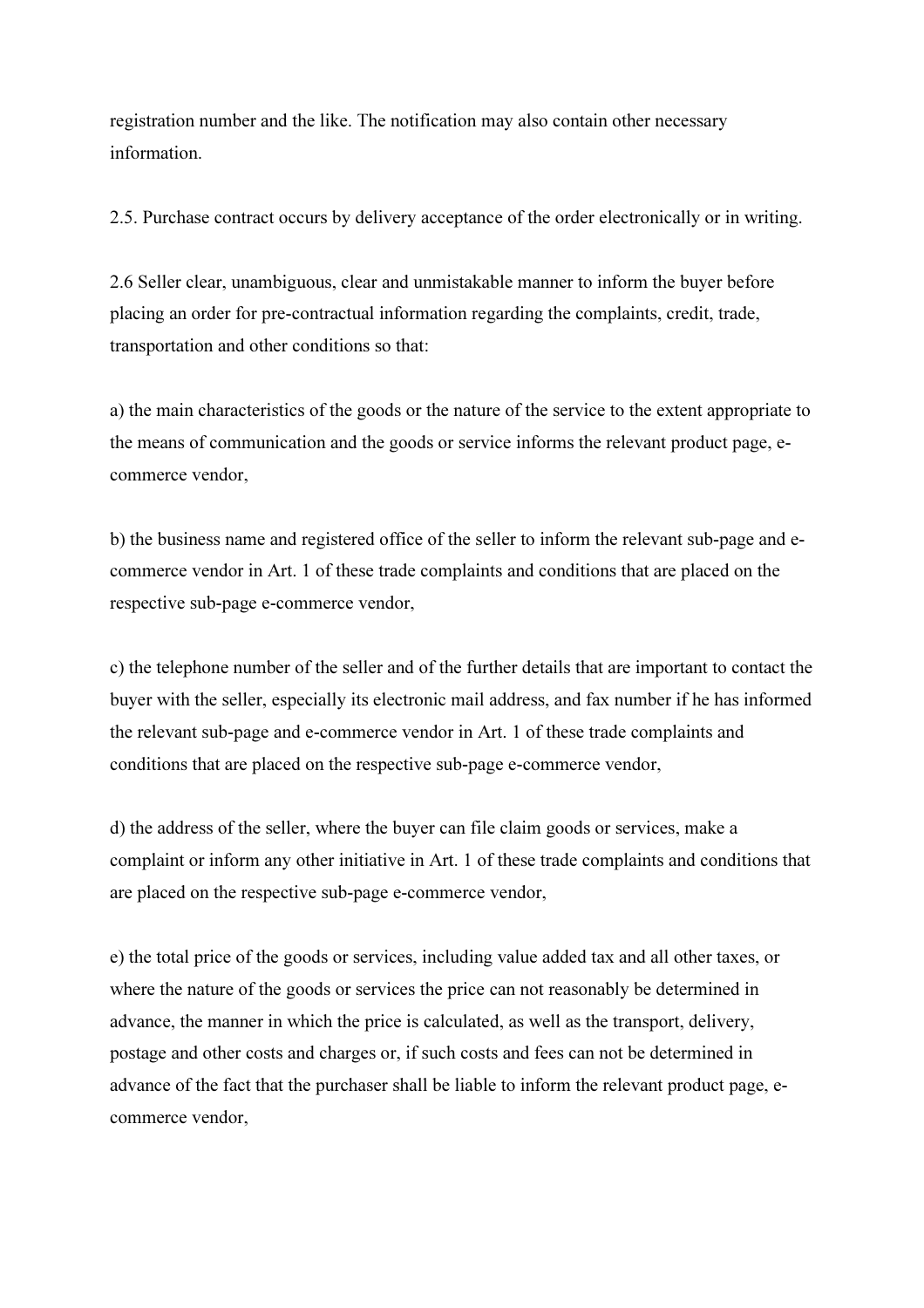f) the payment terms, delivery terms, the period in which the seller undertakes to deliver the goods or services in respect of information on the application procedure and processing complaints, complaints and suggestions purchaser has informed the relevant articles of these sales and complaint conditions which are placed on respective sub-page e-commerce vendor,

g) information on the buyer's right to withdraw from the contract, the conditions, time limit and procedures for exercising the right of withdrawal in Article informed. 10 of these trade complaints and conditions that are placed on the respective sub-page e-commerce vendor,

h) to provide the form to withdraw from the contract in Article informed. 10 and annex these trade complaints and conditions that are placed on the respective sub-page e-commerce vendor; the seller also gave itself a form to withdraw from the contract annexed to these business conditions and complaints that are placed on the respective sub-page e-commerce vendor

i) the information that if the buyer withdraws from the contract, to bear the cost of returning the goods to the seller in accordance with  $\S$  10 para. 3 of Law no. 102/2014 Z.z. on consumer protection when selling goods or services on the basis of the distance contract or contracts negotiated away from business premises seller and amending certain acts (hereinafter the "Law on the protection of consumers in respect of distance contracts"), and if the contract of sale of the the cost of returning goods which by their nature can not be returned by mail informed in Art. 10 of these trade complaints and conditions that are placed on the respective sub-page e-commerce vendor,

j) the obligations of the buyer to pay the seller the price for the service actually provided by  $\S$ 10 para. 5 of the Law on consumer protection in distance selling, if the purchaser withdraws from service after the seller has granted explicit consent pursuant to § 4 ods. 6 of the Law on consumer protection in distance selling in Article informed. 10 of these trade complaints and conditions that are placed on the respective sub-page e-commerce vendor,

k) the circumstances in which the buyer loses his right of withdrawal in Article informed. 10 of these trade complaints and conditions that are placed on the respective sub-page ecommerce vendor,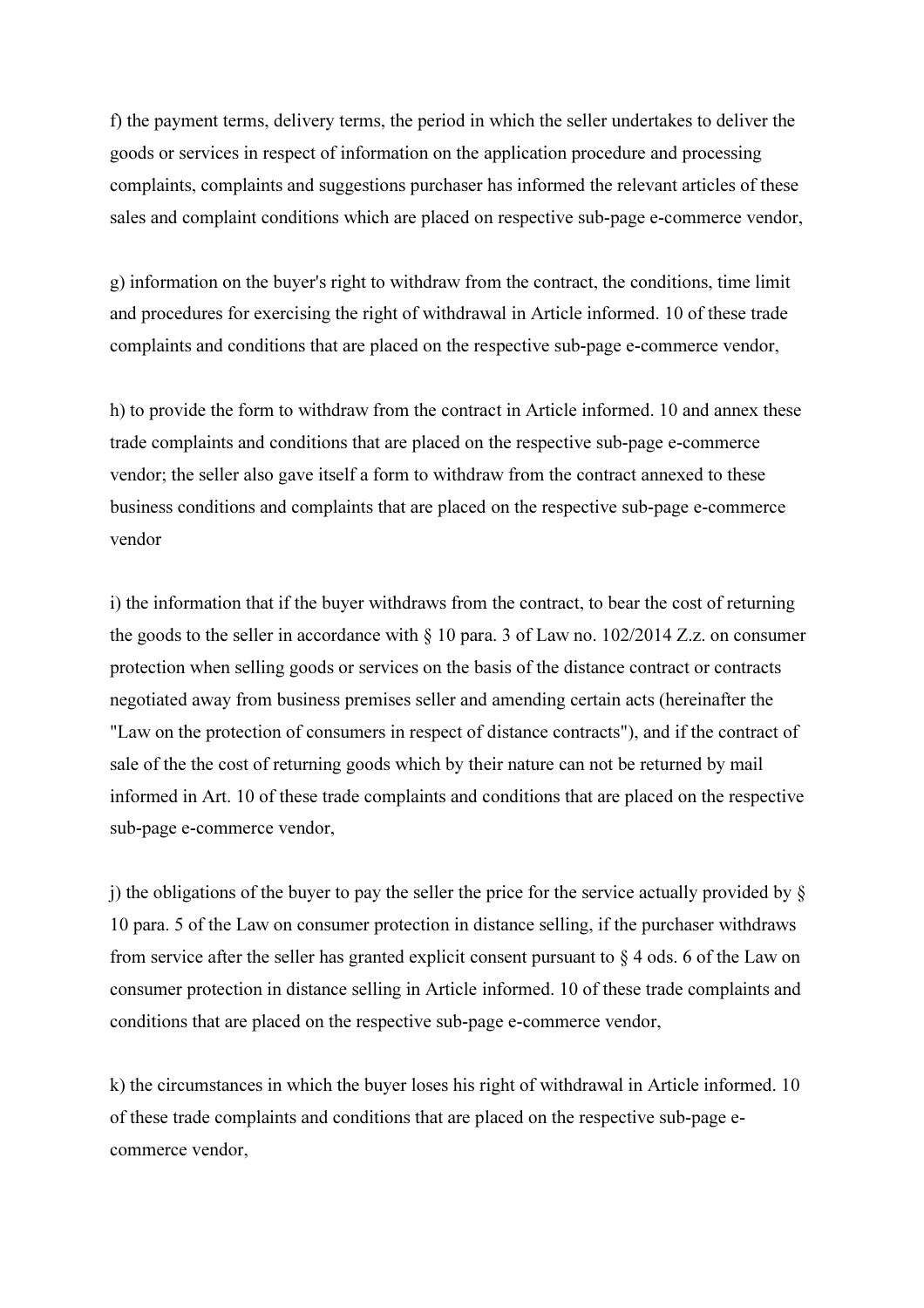l) the information on the liability of the seller for defects in the goods or services under sec. § 622 and 623 of the Civil Code in Article he informed. 8 of these trade complaints and conditions that are placed on the respective sub-page e-commerce vendor, m) the existence and details of the guarantees provided by the manufacturer or seller under stringent principles as laid down in the provisions. § 502 of the Civil Code, if it is the manufacturer or seller provides, as well as the existence and the conditions of assistance and services provided to the buyer after the sale of goods or services, if such assistance is provided to inform the relevant product page and e-commerce vendor Art. 9 these trade complaints and conditions that are placed on the respective sub-page e-commerce vendor,

n) the existence of relevant codes of conduct, which is a signatory to the seller, and the way in which the buyer can become familiar with them or get their text informing the relevant product page, e-commerce vendor,

o) the duration of the contract in the case of a contract of limited duration; in the case of a contract concluded for an indefinite period or in the case of contracts for which shall be automatically extended its validity, information on the conditions for terminating the contract shall inform the relevant product page, e-commerce vendor and in such conduct and claims conditions are placed on the respective subpage electronic commerce vendor,

p) the minimum duration of the buyer arising from the purchase contract when the purchase contract gives the buyer for such an obligation to inform the relevant product page and ecommerce vendor in these trade complaints and conditions that are placed on the respective sub-page e-commerce vendor,

q) the obligation of the buyer to pay an advance payment or provide other financial security at the request of the seller and the conditions applicable to the provision apply if the purchase contract gives the buyer such an obligation to inform the relevant product page, e-commerce vendor and in such conduct and claims conditions that they are placed on the respective subpage e-commerce vendor,

r) the functionality, including applicable technical protection measures to ensure that electronic content, where appropriate, to inform the relevant product page and e-commerce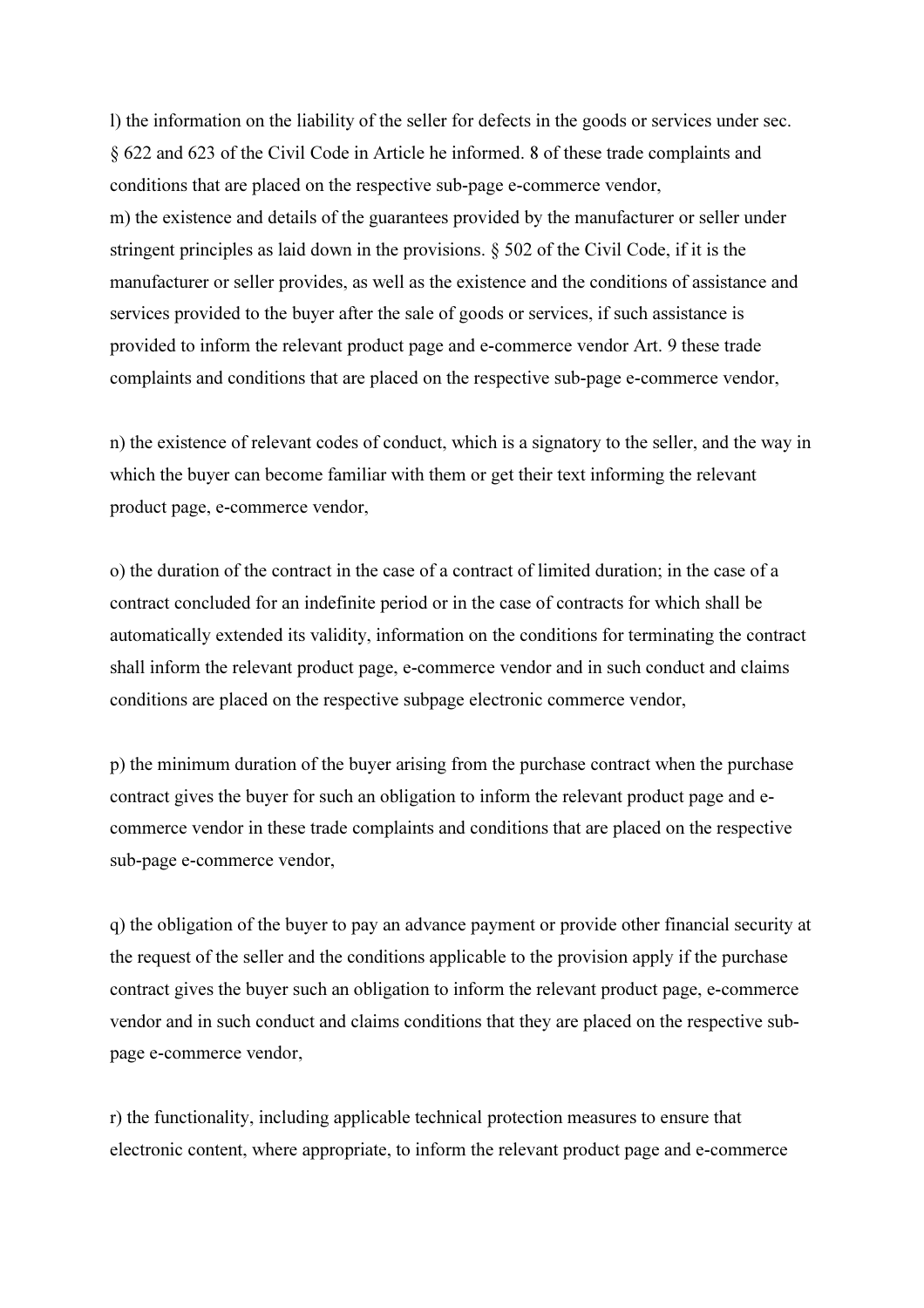vendor in these trade complaints and conditions that are placed on the respective sub-page ecommerce vendor,

a) the compatibility of electronic content with hardware and software that the seller knows or is reasonably expected to have knowledge, if it is appropriate to inform the relevant product page, e-commerce vendor and in such conduct and claims conditions are placed on the respective subpage e-commerce vendor,

t) about the possibilities and conditions for resolving the dispute out of court through alternative dispute resolution, if the seller agreed to use the system to inform the relevant product page and e-commerce vendor in these trade complaints and conditions that are placed on the respective sub-page e-commerce vendor,

u) the necessary procedures for the conclusion of the purchase agreement so that the necessary actions described in these trade complaints and conditions that are placed on the respective sub-page e-commerce vendor,

v) that the purchase agreement will be stored electronically by the seller and the buyer accessible after her buyers request in writing to inform the relevant product page, e-commerce vendor and in such conduct and claims conditions are placed on the respective subpage electronic commerce vendor,

that language offered for the conclusion of the Slovak language briefed on relevant product page and e-commerce vendor in these trade complaints and conditions that are placed on the respective sub-page e-commerce vendor.

2.7. If the seller failed to fulfill its obligation to provide information in accordance with paragraph 2.6 letter e) of these business conditions and complaints, the buyer is not obliged to additional costs or fees paid.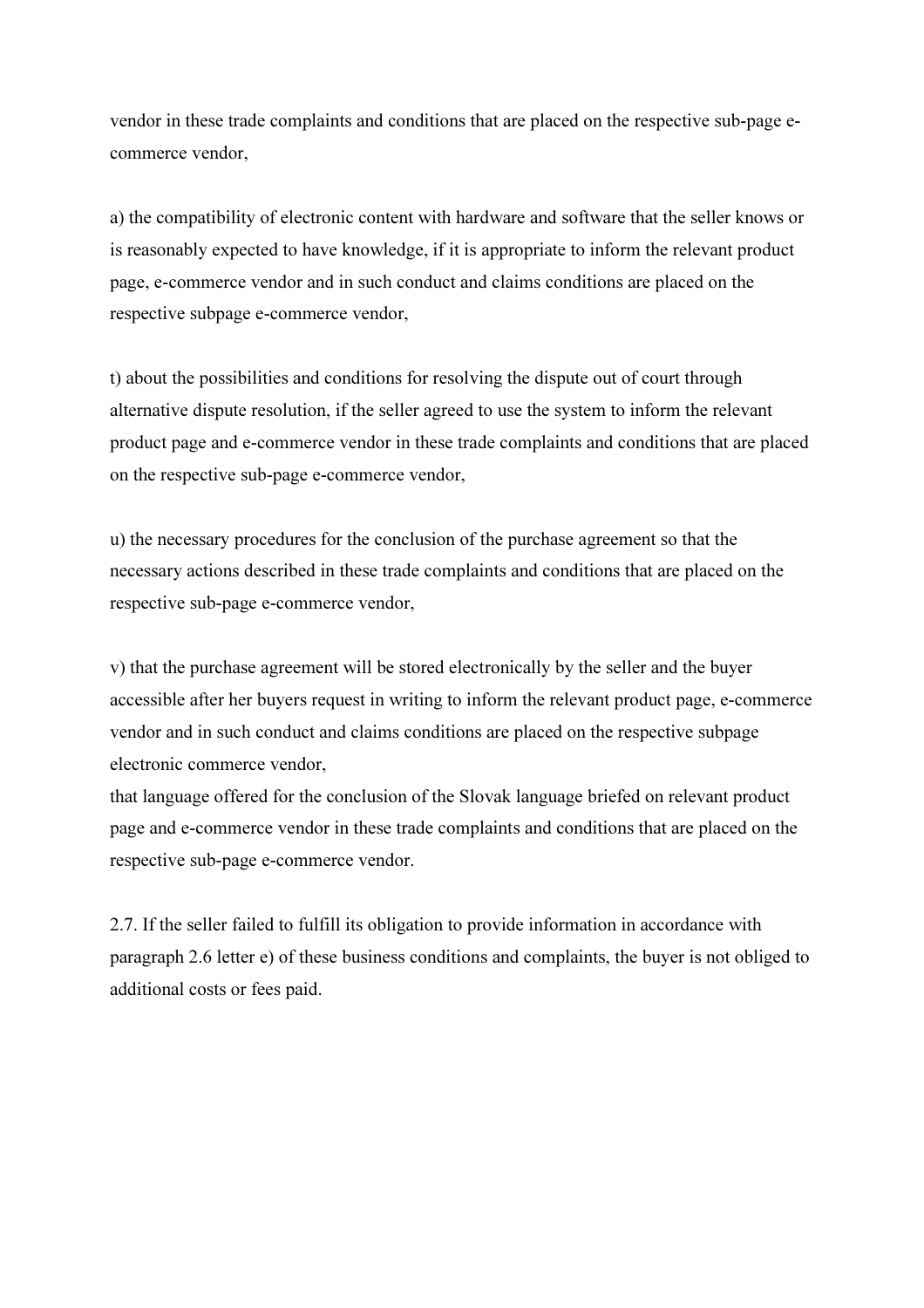#### 3. The rights and obligations of the seller

3.1. The seller is obliged to:

a) in case the order confirmation form of acceptance, the seller must deliver the goods to the buyer at the agreed quantity, time, quality and wrap it and provide the service that necessary for their preservation and protection.

b) ensure that the delivered goods meet the applicable regulations of the Slovak Republic,

c) send the confirmation of the purchase contract on a durable medium, such as via e-mail. Confirmation is required to send without delay and shall include all information specified in

2.6. including withdrawal form from the contract.

d) no later with the goods over to the purchaser in an electronic or written form all the necessary documents for the acceptance and use of the purchased goods and also other documents prescribed by the legislation of the Slovak Republic such as instruction in the Slovak language, delivery note, warranty and tax document.

2.3 The seller has the right to proper and timely payment of the purchase price by the buyer for the goods delivered.

3.3 In case of unavailability of goods or while supplies last, unable to seller delivers the goods to the purchaser within the period agreed in the contract, set by these Terms and Complaints conditions or for an agreed purchase price is the duty of the seller to offer the buyer substitute performance, possibly the withdrawal from the purchase contract for buyer (cancel the order). Withdrawal from the contract or cancel orders can be sent by e-mail buyers. In the case of payment of the purchase price by the buyer or part of the seller's obligation to reimburse the paid purchase price or part of it within 14 days of the receipt e-mail of withdrawal from the purchase contract respectively. Canceling an order the buyer to the designated account, unless the parties agree otherwise. Unless the adoption of substitute performance by the buyer, the seller and offered or withdraws from the contract, the seller is entitled to withdraw from the contract. In the case of payment of the purchase price by the buyer or part thereof, the seller is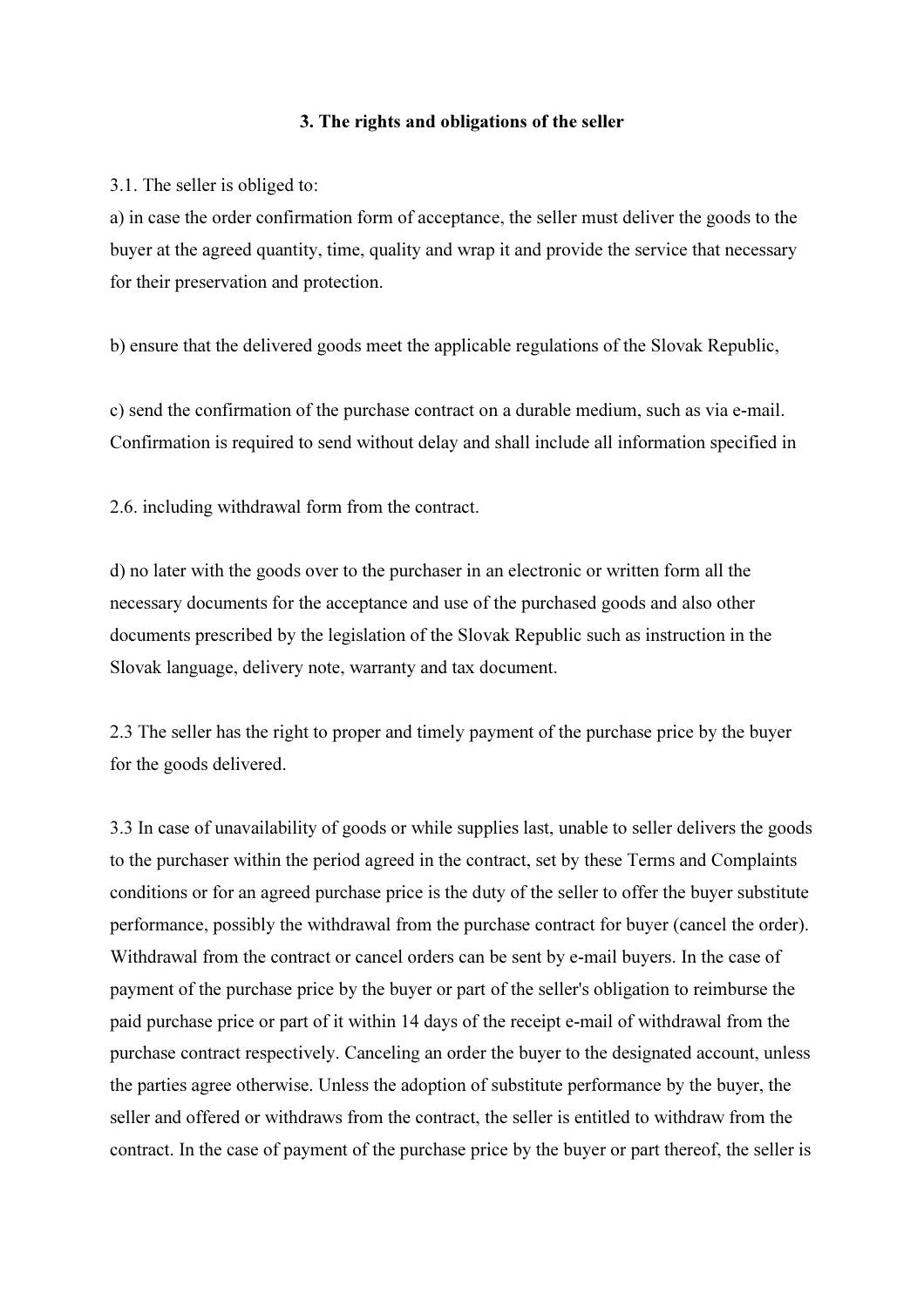obliged to reimburse the paid purchase price or part of it within 14 days from the date of receipt of the withdrawal from the contract, kupujúcemu.j

## 4. The rights and obligations of the buyer

4.1. The seller informed the buyer's obligation to pay the purchase price. This obligation is part of the order.

2.4 Remedies: The buyer has the right to supply the quantity, quality, time and place agreed by the Parties.

3.4 Obligations of the buyer:

a) to pay the agreed purchase price to the seller at an agreed maturity, including the cost of delivery of ordered goods,

b) take over the goods that were ordered and delivered

c) the delivery note to confirm receipt of the goods by his signature, or the signature of an authorized person.

#### 5. Shipping and Charges

1.5 For each product on the website of e-commerce it is given the usual availability of goods and the term of his expedition.

2.5 The seller must deliver the thing to the purchaser without delay, within 30 days from the date of the purchase contract, unless agreed otherwise in the contract. Unless the seller has failed to fulfill this obligation, the buyer can invite him to deliver the thing in it may specify a reasonable additional period. If there is no delivery of goods within this additional reasonable period, the buyer is entitled to cancel the contract.

3.5 The seller is entitled to ask the buyer to take over the goods before the deadline for delivery of the goods agreed in the contract.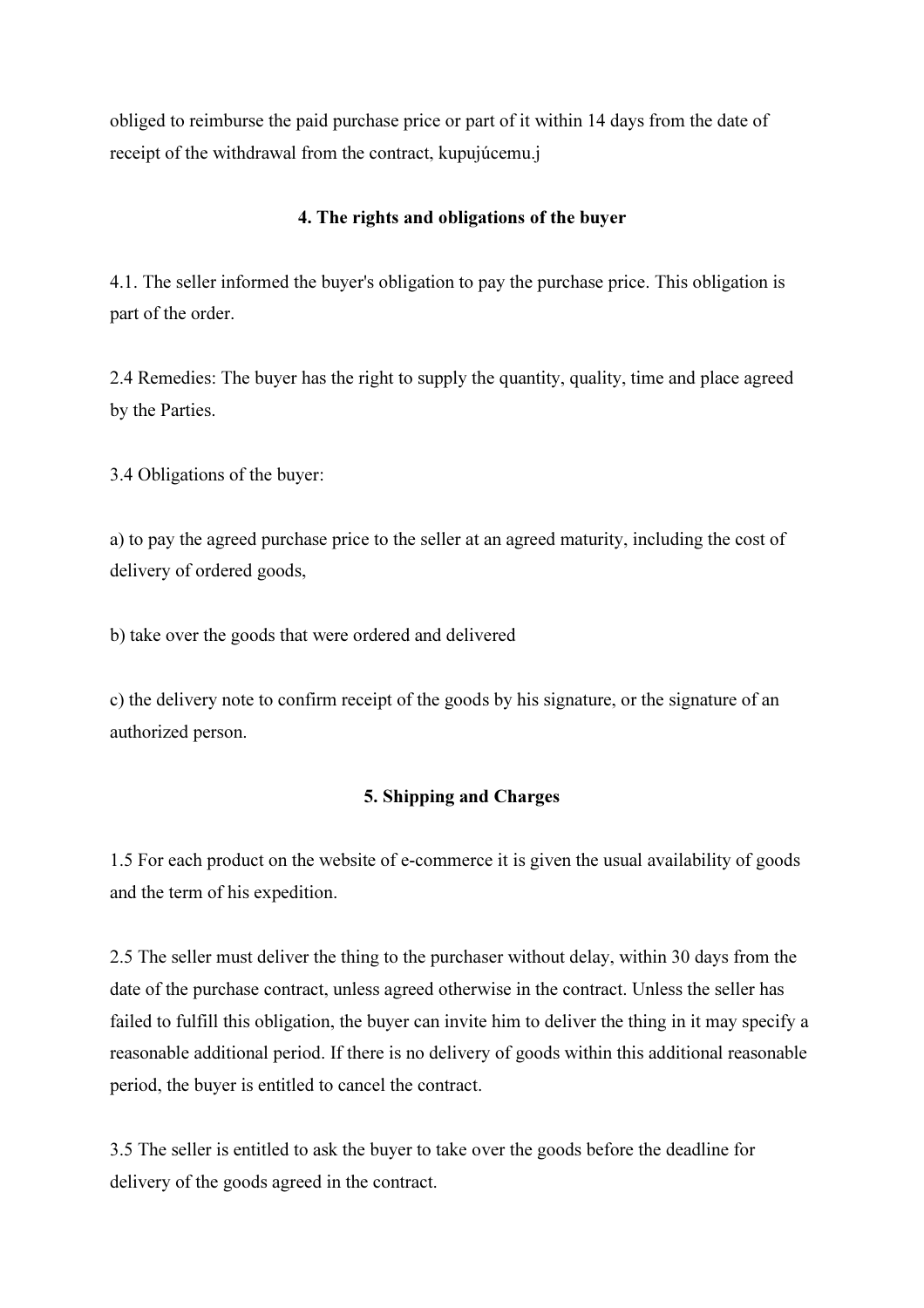4.5 Display of goods on any e-commerce website, operated by the seller is illustrative. Dimensions, weight and other data on the goods contained in catalogs, brochures and other documents to the seller placed on the website of the e-commerce vendor as stated by the manufacturer and may differ from the facts of  $+$  - 1% of the declared value.

5.5 The responsibility of the buyer to accept the goods at the agreed place, according to the purchase agreement or otherwise at the time before shipping goods (the "site"). The buyer is obliged to accept the goods within the time scale that the seller or his representative, authorized to deliver the goods and the buyer agreed in the purchase contract or otherwise at the time before shipping goods (the "Time Range").

5.6 Unless, the seller delivers goods to the buyer at the place and time range, it is the responsibility of the buyer to take delivery in person or to ensure receipt of goods by a person authorized by the buyer. The buyer is obliged to sign the Protocol on payment of the purchase price, delivery and transfer of goods. Obligations to a third person authorized to take over the goods the seller to submit a copy of the acceptance of the order. The moment of delivery to the purchaser, goods shall be delivered. Delivery of goods to the buyer means the delivery of goods to the place of acceptance by the buyer or a third person authorized by the buyer and the signing of the purchase price payment and delivery and transfer to the purchaser or a third person on his behalf begins.

5.7 If necessary, repeat the delivery of goods due to the absence of the buyer at the place and time range or if the buyer does not accept the goods within 7 days after the lapse of the time range, without the prior written withdrawal from the contract, the Seller is entitled to claim reimbursement of the actual cost incurred damage a failed attempt to deliver goods to the place.

5.8 Buyer is responsible for checking the received shipment, packaging of goods and the goods immediately upon receipt in the presence of a representative of the seller, such as courier. As long as the defect identified goods is the responsibility of the representative of the seller to the buyer to allow the fixation of the nature and extent of the defects in the goods, confirms the accuracy of the agent of the seller. With this production of the records, received by the seller, the buyer may refuse to accept goods delivered with a defect or deliver goods to confirm the defect and then within the meaning of Art. 8 of these business conditions and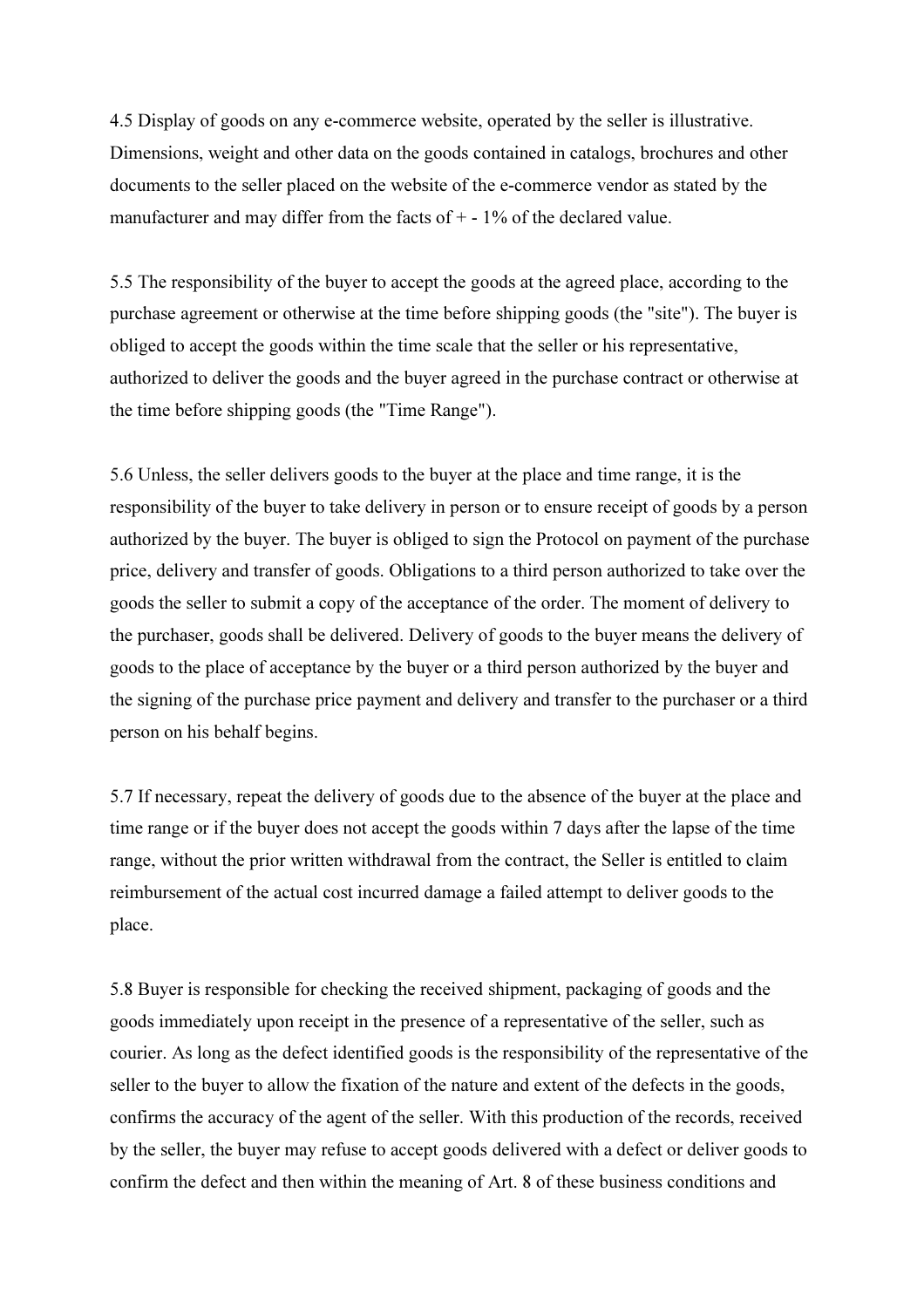complaints to claim the defective goods from the seller or a person designated by him. If the buyer refuses to accept the delivered goods with defects, all reasonably incurred costs of returning goods to the seller shall be borne by the seller.

5.9 In the case of non-delivery by the seller, the buyer is entitled within the period specified in

5.2. hereof withdraw from the contract and the seller to the buyer is obliged to reimburse the purchase price or part of it within 14 days from the time of receipt of the withdrawal from the contract. Funds will be transferred to the bank account designated by the buyer.

#### 6. The purchase price

6.1. The purchase price for the goods, which was agreed in the purchase contract between buyer and seller is mentioned in the acceptance of the order (the "purchase price"). In case the purchase price indicated in the confirmation of receipt of an order higher than the price for identical goods indicated in the offer of electronic commerce at the time of submitting the order by the buyer, the seller shall deliver to the buyer a mail message with information about the offer of the new purchase price in another rate, which is considered proposal seller the conclusion of a new contract of sale that the buyer must explicitly confirm by e-mail or in writing, that there was a valid purchase contract.

2.6 The buyer must pay the purchase price including the cost of delivering the goods in cash, respectively. credit card with personal acceptance of the goods on delivery at the point of delivery or bank transfer to the seller's account indicated in the order or acceptance of the seller's website in time before delivery. Buyers can also use the opportunity of the consumer installment loan - learn more here.

3.6 Upon payment of the purchase price by wire transfer to the account of the seller, shall be considered the date of payment, the time when the full purchase price credited to the seller.

4.6 Buyer's obligation to pay the purchase price for the goods within the period agreed by the purchase contract and at the latest on receipt of goods.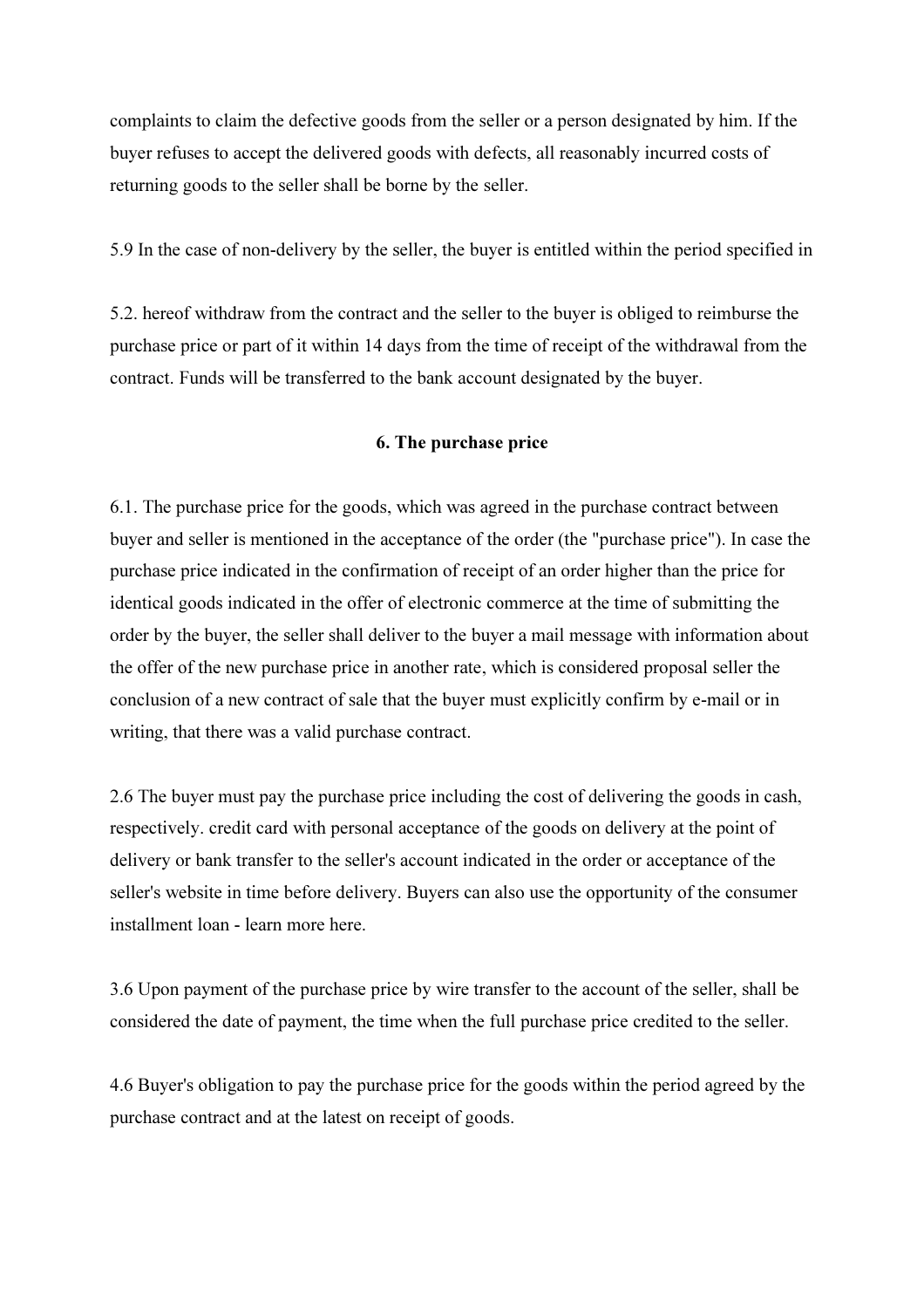5.6 The seller is entitled to refuse delivery of the goods to the buyer if the buyer fails to pay the seller the entire purchase price until the moment of delivery to the place and the parties have not agreed on the payment of the purchase price for the goods in installments.

6.6 Installation, removal of merchandise and costs related thereto are not included in the purchase price and selling the service is not required to provide the buyer.

## 7. The acquisition and transfer of risk of damage to goods

7.1. Title to the goods until the buyer shall take full payment of the purchase price for the goods.

2.7 On receipt by the buyer or a third person authorized by the buyer to the seller or his representative appointed to deliver the goods or when to do so in a timely manner and at a time when the seller allows the buyer to dispose of the goods and the buyer the goods are not passed on to him the danger of damage to the goods.

## 8. Complaints Procedure (warranty, liability for defects, complaints)

8.1. The buyer has the right to free defect, timely and properly, in terms of lack of conformity, which can be removed. The seller's obligation is defect promptly removed.

2.8 Instead of removing defects the buyer may require replacement of the goods or if the defect concerns only a component of goods, exchange of components, provided that this does not result in excessive costs to the seller for the price of the goods or the severity of the defect.

8.3. Replacement of defective goods to be free from defects the seller may always, unless the buyer does not cause serious problems.

8.4. If the defect goods can not be removed and which prevents the goods to be properly used as a thing without defect, the buyer has the right to exchange the goods or has a right to withdraw from the contract. The same rights belong to the buyer, although in the case of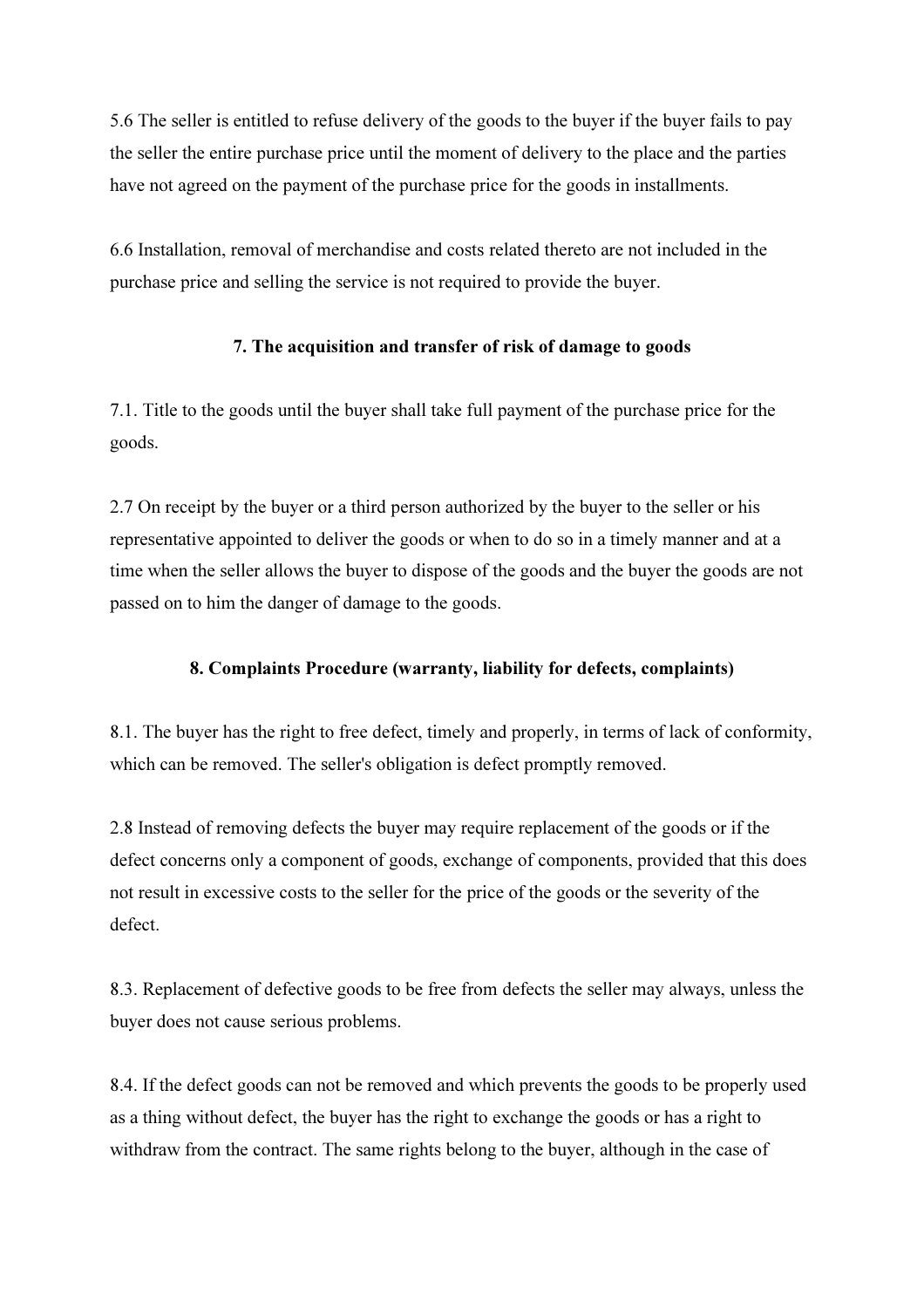removable defects, but if the buyer is not for the repeated occurrence of the defect after repair or due to a larger number of non-conforming goods properly due.

8.5. In the case of other irremovable defects, the buyer is entitled to a reasonable discount from the price of goods.

8.6. The seller of the buyer learned of his rights upon it from the mouth. § 622 of the Civil Code (Section 1.8 to 3.8 of these business conditions and complaints) and the right upon it from the mouth. § 623 of the Civil Code (Section 4.8 to 5.8 of these business terms and complaint) by placing these business conditions and the complaint to the appropriate sub-page e-commerce sellers and buyers had the opportunity to read them in time before placing an order.

8.7. The buyer is obliged to make a claim from the seller or nominee. The seller is liable for defects in the goods in accordance with applicable laws of the Slovak republiky.Informácie about this service point and designated persons for warranty service will provide the Purchaser on the back of the warranty certificate or upon request by phone or e-mail.

8.8 On the handling of complaints it is covered by a valid complaint procedure seller, that Art. 8 of these business conditions and complaints. Buyers had proper notice of the complaint procedure and informed of the conditions and how to claim the goods, including information about where a complaint can be applied and carrying out warranty repairs in accordance with sec. § 18. 1 of Act no. 250/2007 for. from. consumer protection and the amendment of the Slovak National Council. 372/1990 Coll. on misdemeanors, as amended (the "Act") in time before concluding the contract by placing these business conditions and the complaint to the appropriate sub-page e-commerce sellers and buyers had the opportunity to have the time to read the order before sending them.

8.9 For goods purchased by the buyer from the seller in the form of e-commerce website ecommerce vendor applies the rules for claims.

8.10 Unless the product has defects, for which the manufacturer, supplier or seller, it is covered by warranty and was purchased from the seller, the buyer is entitled to exercise the seller's liability for defects in the goods.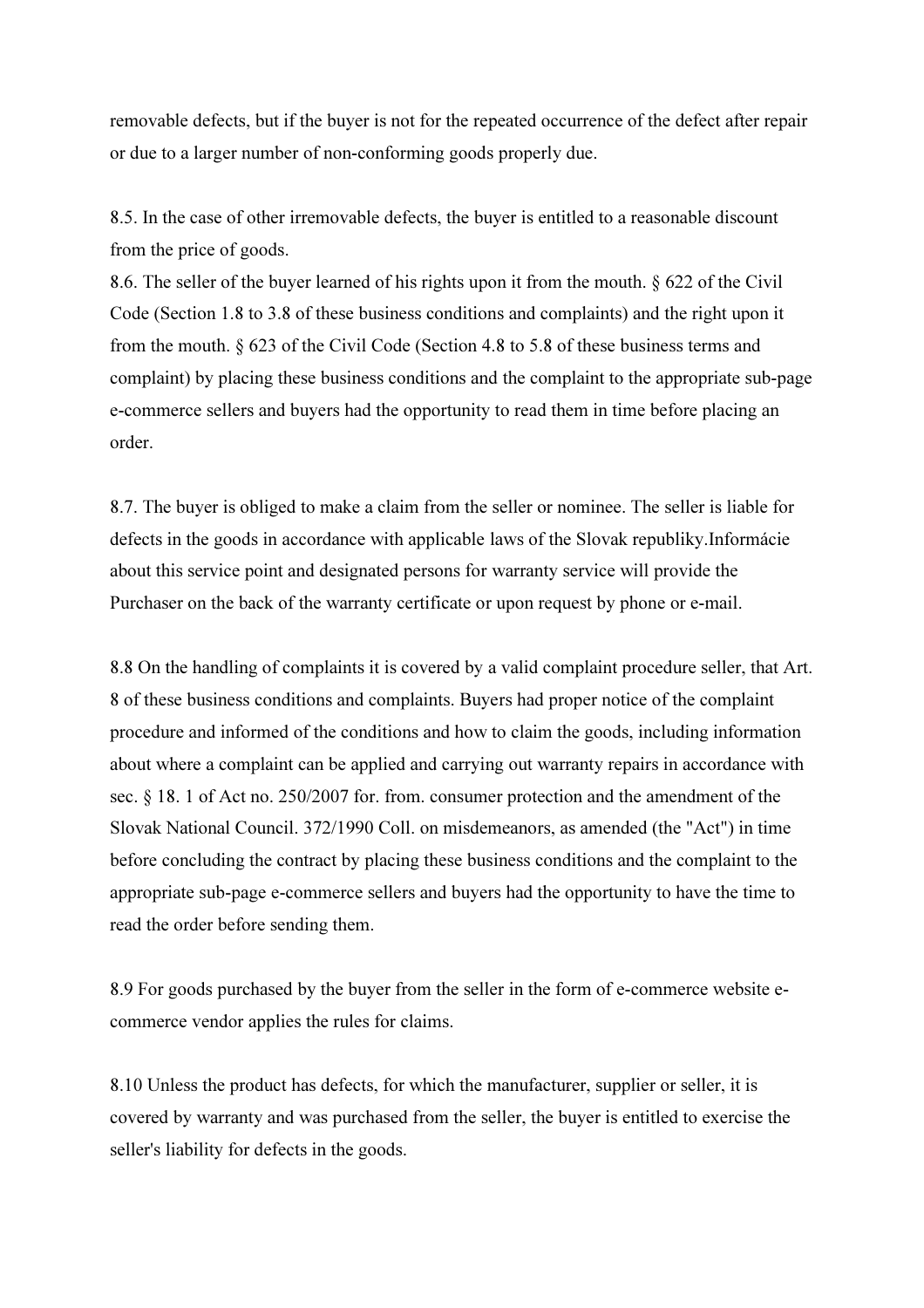8.11. If the product has defects, the buyer is entitled to claim at the premises of the seller in accordance with sec.  $\S$  18. 2 of the Act so as to deliver the goods to the establishment of the seller and the seller delivers the expression of the will of the buyer to exercise their rights under 8.1. to 8.5. these trade complaints and conditions (the "Notice of submission of a complaint"), for example. as a completed form for complaints that is placed on the corresponding sub-page e-commerce vendor. The seller recommends the goods when they were sending the complaint to insure. COD Shipments seller accepts. The buyer is obliged to notice of submission of a complaint to state truthfully all requested information, in particular pinpoint the type and extent of defects in the goods; buyers will also indicate which of their rights under the provision. § 622 and 633 of the Civil Code applies. The buyer is entitled to claim and the person authorized by the manufacturer of the goods to perform warranty repairs (the "designated person"). The list of designated persons listed in the warranty card and send it to the buyer at the seller's request.

8.12 The claim procedure relating to the goods that can be delivered to the seller begins on the day they are cumulatively met all the following conditions: a) be notified of the submission of a complaint buyer, seller b) deliver the claimed goods from the buyer to the seller or to a designated person c) to deliver access codes, passwords and the like. the claimed goods seller, if the data are necessary for the proper settlement of the claim

8.13. If the subject of the claim goods can not be delivered to the seller or objective that is solidly built, the buyer is in addition to meeting the conditions contained in paragraphs 8.12 point. a) and c) of these complaints and conditions of sale shall give all the assistance necessary to carry out inspection of the claimed goods seller or a third party designated by the seller. The claim procedure relating to goods which can not be objectively deliver to Seller or which is firmly embedded commence on the date when it was made inspection of goods in the first sentence. However, if the seller or a third person, despite providing the necessary cooperation from the buyer fails to perform inspections within a reasonable time, but not later than 10 days after receiving notification of the submission of a complaint to the seller, claim procedure commences upon receiving notification of the submission of a complaint to the seller.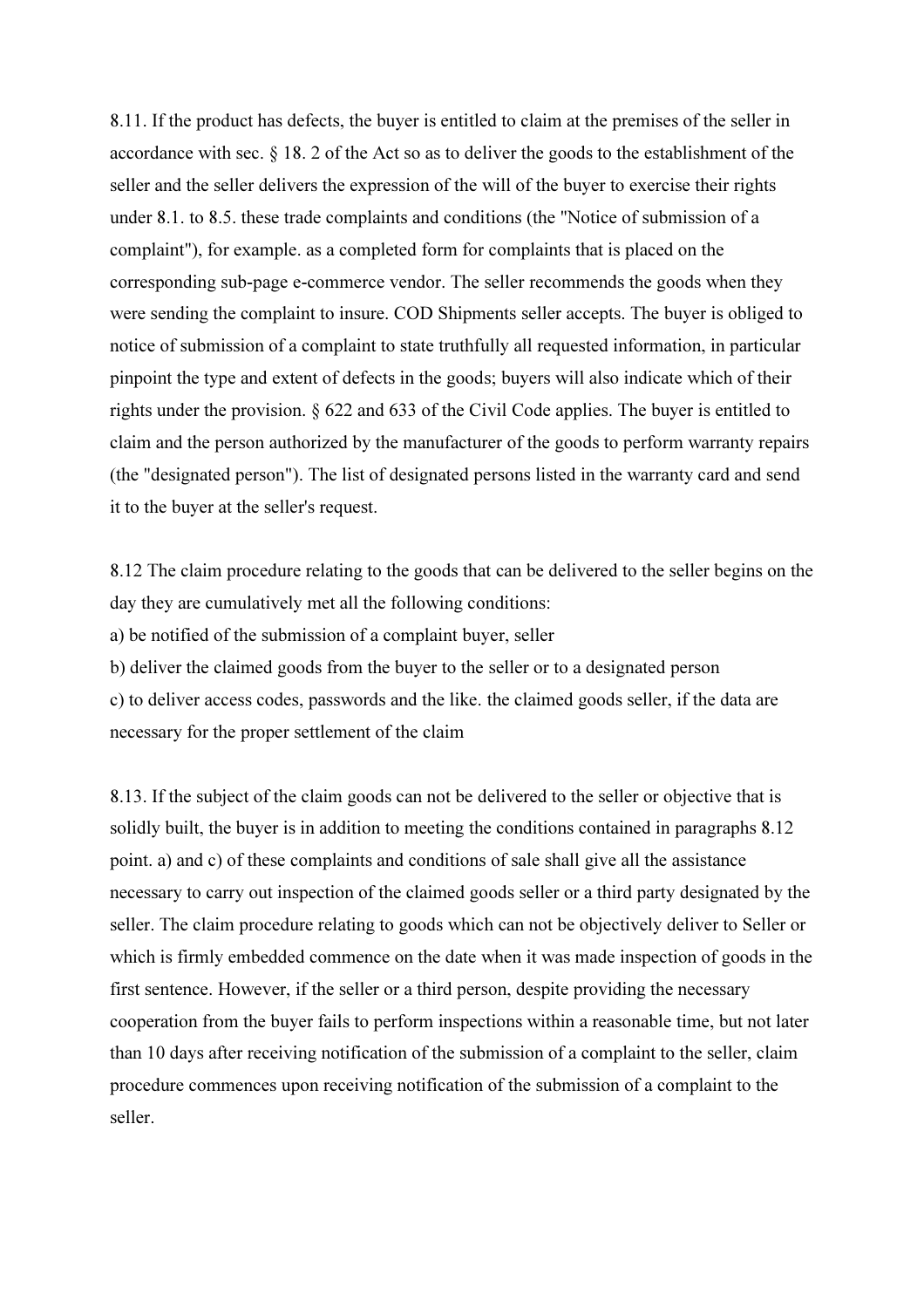8.14. Seller or buyer designated person shall issue a certificate of submission of a complaint of the goods in an appropriate form chosen by the seller, for example. in the form of email or in writing, which is required to pinpoint defects in the goods and claimed once again instruct consumers about their rights, fulfill its obligations under paragraph 8.1. to 8.3. these business conditions and complaints (ust. § 622 of the Civil Code) and the right to it under paragraph 8.4. to 8.5. these business conditions and complaints (ust. § 623 of the Civil Code). If the claim is put into effect by means of distance communication, the seller is required to confirm the submission of a complaint delivered to the buyer immediately; If you can not deliver the certificate immediately, it must be delivered without undue delay, at the latest, together with proof of settlement of the claim; confirmation of submission of a complaint may not be delivered if the buyer has the option of lodging a complaint prove otherwise.

8.15. The buyer is entitled to decide which of his rights under provision. § 622 and mouth. § 623 of the Civil Code applies and is obliged to immediately reports the decision to the seller. Based on the decision of the buyer which of their rights under provision. § 622 and mouth. § 623 of the Civil Code applies, the seller or designee shall determine the method of complaint under sec. § 2. m) of the Act immediately, in complicated cases within 3 days from the start of the complaint procedure, in justified cases, in particular where a complex technical assessment of the condition of the goods within 30 days from the date of the complaint procedure. After determining the method of complaint vendor or nominee Claims shall be settled immediately, in appropriate cases, a complaint can equip later. Complaint shall not take longer than 30 days from the date of the claim. On expiry of the deadline for settlement of the claim, the consumer has the right to cancel the contract or the right to exchange the goods for new goods.

8.16. If the buyer claim the goods, apply for the first 12 months of the purchase contract, the seller may settle the complaint rejected solely on the basis of the experts' opinion or the opinion issued by authorized, notified or accredited person or opinion of the designated person (hereinafter "the expert assessment of goods"). Whatever the outcome of expert judgment can not require the seller to the buyer pay the costs of expert reports on goods, or other costs related to expert reports on goods.

8.17. If the buyer complaint products will be 12 months after the purchase contract and the seller rejected it, the person who has equipped complaint, is mandatory proof of a complaint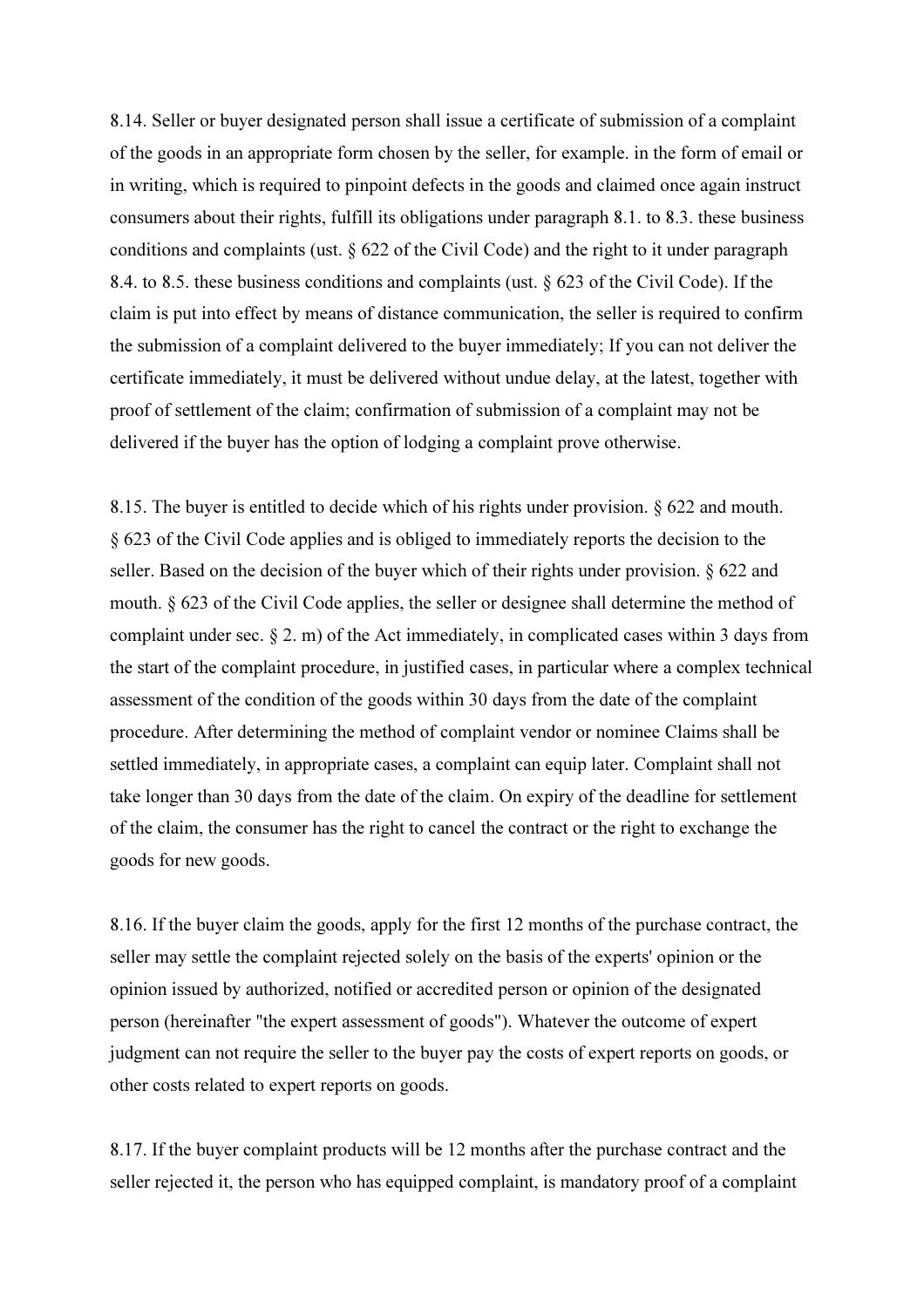to indicate who the buyer may send the product to the professional judgment. If the buyer sends the goods to the expertise of the designated person for which proof of settlement of the claim, the cost of expert reports on goods, as well as all other related expenses reasonably incurred shall be borne by the seller regardless of the outcome expert judgment. If the buyer expert assessment shows the seller's liability for the claimed defect goods can claim applied again; during the execution of expert reports on goods, the warranty period shall be suspended. The seller is obliged to reimburse the buyer within 14 days from the date of lodging the complaint again all the costs of expert reports on goods, as well as all related costs reasonably incurred. Re-filed complaint can not be dismissed.

8.18. The buyer is allowed to exercise the right of liability for defects of which the seller at the time of concluding the contract notice or which in the light of the circumstances under which the purchase contract is concluded, must have known.

8.19. Seller reserves the right to replace the defective product with another impeccable product with the same or better technical parameters if the buyer does not cause serious problems.

8.20. Seller is not responsible for defects in the goods:

a) in the case of manifest error by the purchaser to check the inspection of consignments on delivery and not notified the seller representative in accordance with section 5.8 these complaints and business conditions,

b) If the buyer has exercised its right concerning the liability of the seller for defective goods by the end of the warranty period of the goods,

c) if the defect goods mechanical damage to the goods caused by the buyer,

d) if the product defect caused by the use of goods under conditions that do not match their intensity, humidity, chemical and mechanical effects of environmentally friendly goods e) if the defect goods resulting from improper handling, operation, or failure to care for goods, f) if the defect goods originated damage to the goods to excessive load, or use contrary to the conditions specified in the documentation or the general principles to use goods, g) if the defect goods originated unavoidable damage to the goods and / or unforeseeable

events

h) if the defect goods originated damage to the goods accidental destruction and accidental deterioration,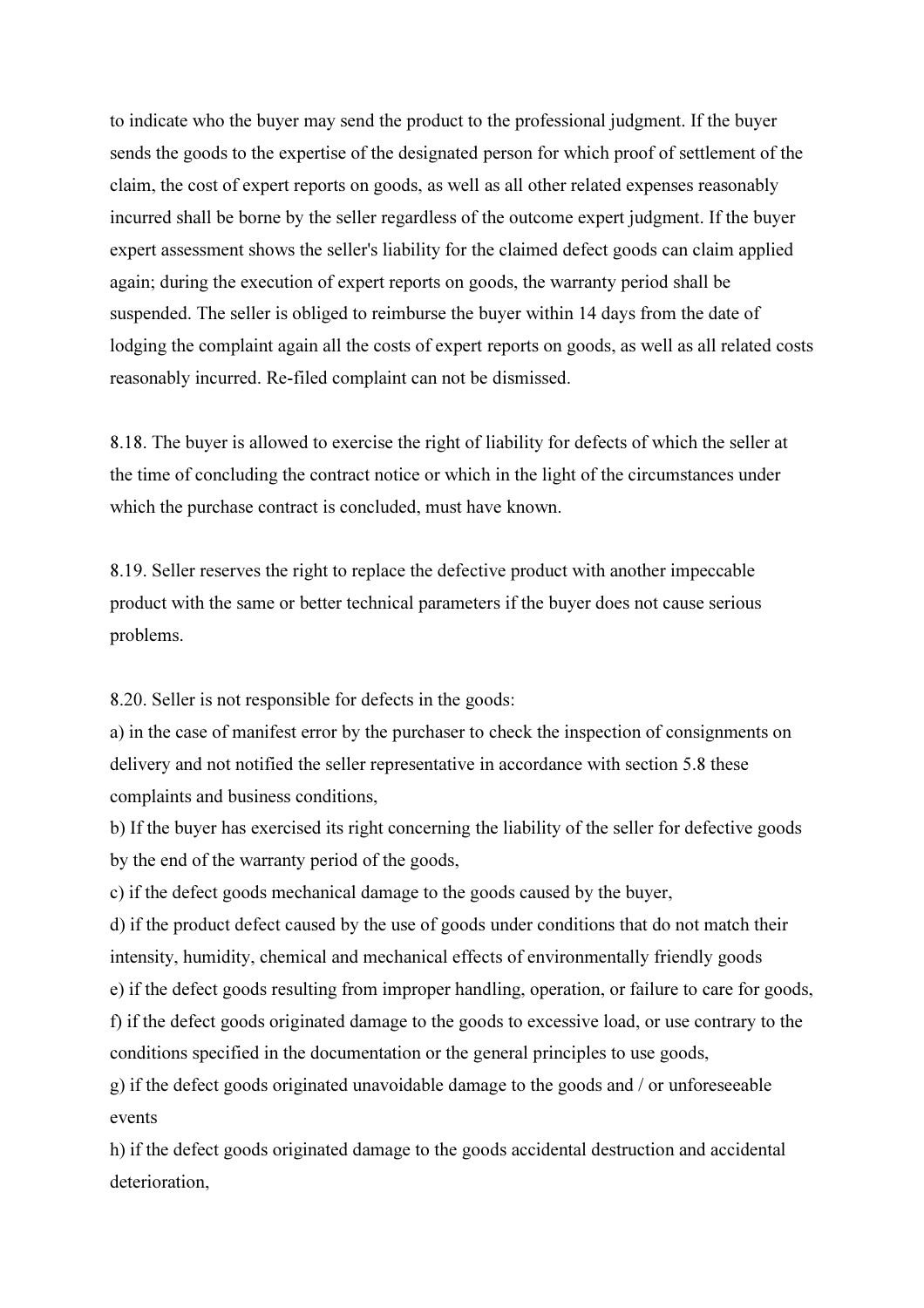i) if the defect goods resulting from improper handling, water damage, fire, static and atmospheric electricity or other force majeure,

j) if the defect goods originated interference with the goods to unauthorized persons.

8.21. The seller's obligation to settle the complaint and terminated the complaint procedure in the following ways:

a) the exchange of goods,

b) refund the purchase price,

c) handing over the repaired goods.

d) payment of an appropriate discount from the price of goods,

e) a written challenge to the assumption by the seller of a particular transaction.

f) Reason for refusal to claim the goods.

8.22. The seller is obliged to how to identify the complaint and the settlement of the claim in a written document to the purchaser within 30 days from the date of the claim in person, through a postal or courier or delivery service. The outcome of the complaint will notify the buyer the seller immediately after the complaint procedure by phone or e-mail and at the same time it will be with the goods resp. by e-mail service of the settlement of the claim.

8.23. The warranty period is 24 months from the date of delivery of the goods, unless determined for specific cases other warranty period. Products sent to sports nutrition, food gift baskets and pet food have a minimum storage life for more than two months before the expiry date, if shorter expiry dates of the buyer to contact the seller by phone or e-mail and the shipment is sent with the consent of the buyer.

8.24. In the event of a warranty repair product extends the warranty period of time during which the buyer can benefit from the goods.

8.25. In the case of exchange of goods for new warranty period shall begin to run again from the receipt of new products, but only to new goods. In cases where goods at the buyer gets a new document which will contain information on the exchange of goods, and any other complaints shall be applied on the basis of the contract and of the complaint document.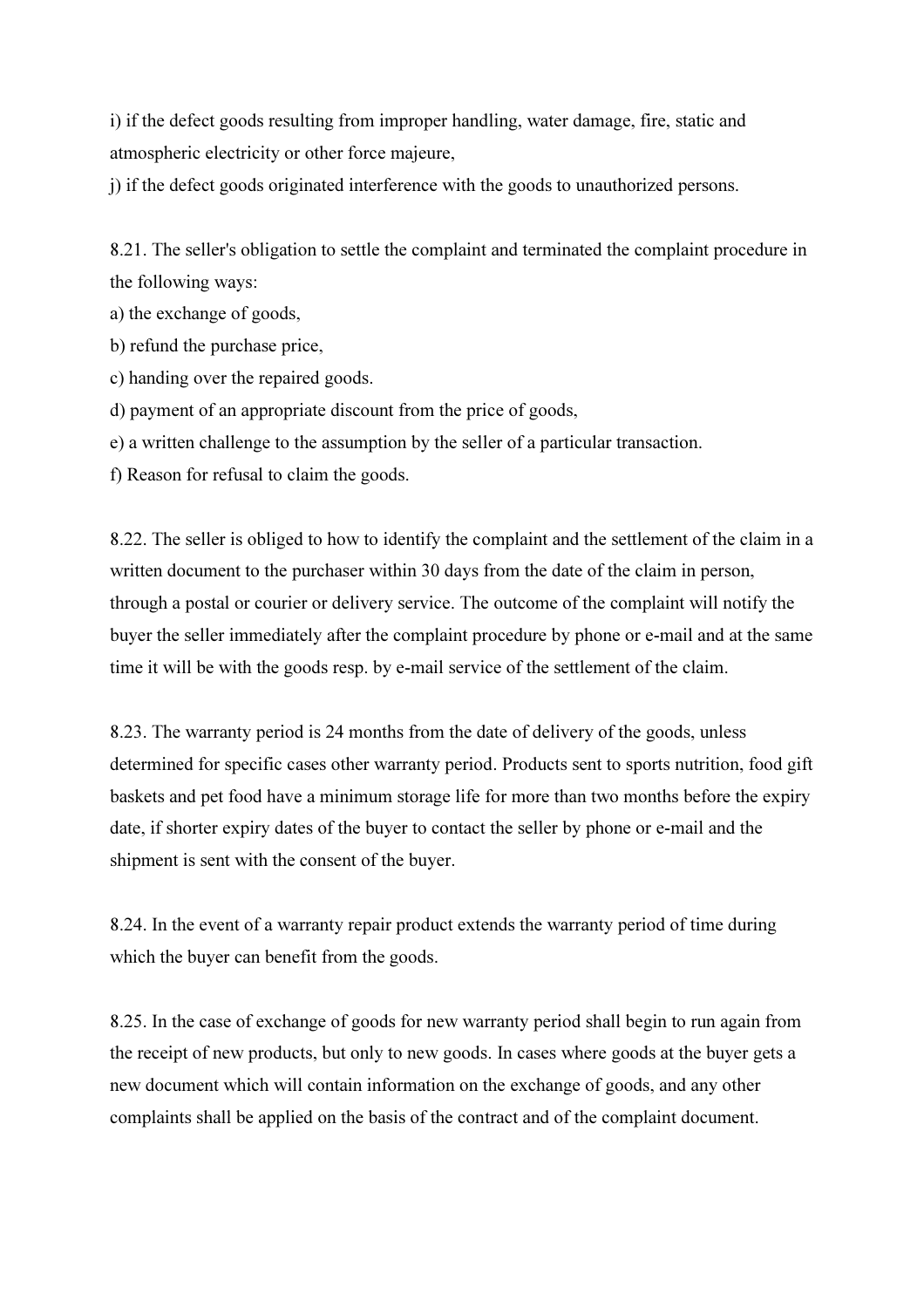8.26. In the case of removable defects, the claim will be processed in accordance with the decision of the buyer in accordance with paragraph 8.15. these complaints and business conditions as follows:

a) The seller or replace defective goods

b) the seller guarantees to remove defects

8.27. Regarding removable defect and the buyer determines without delay in accordance with paragraph 8.15. these complaints and conditions of how the complaint is to be fitted, the seller will equip claim defect removal.

8.28. If it is a defect that can not be removed, or one more times repeated removable defect, or a larger number of different removable defects, which prevent the goods to be properly used without such defects, the seller respond depending on the decision of the buyer in accordance with paragraph 8.15. these complaints and conditions of the claim as follows:

a) the exchange of goods for other functional goods of the same or better technical parameters or

b) if the seller can not perform the exchange of goods for other, settle the claim refund of the purchase price for the goods.

8.29. In case of irreparable defects or more times repeated removable defect, or in terms of a greater number of different removable defects that prevent proper use of such goods without defects and the buyer immediately determines in accordance with paragraph 8.15. these complaints and conditions of how the complaint is to be fitted, the seller claim equips exchange goods for other functional goods of the same or better technical parameters.

8.30. The complaint applies only to defects in the statement of claim and the application of the certificate of submission of a complaint of the goods in accordance with paragraph 8.14. these complaints and commercial terms.

8.31. For the purposes of claims under several times repeated removable defect occurrence is considered one of the removable defects more than two times.

8.32. For the purpose of the claim is for a greater number of different removable defects occurrence is considered more than three different removable defects simultaneously.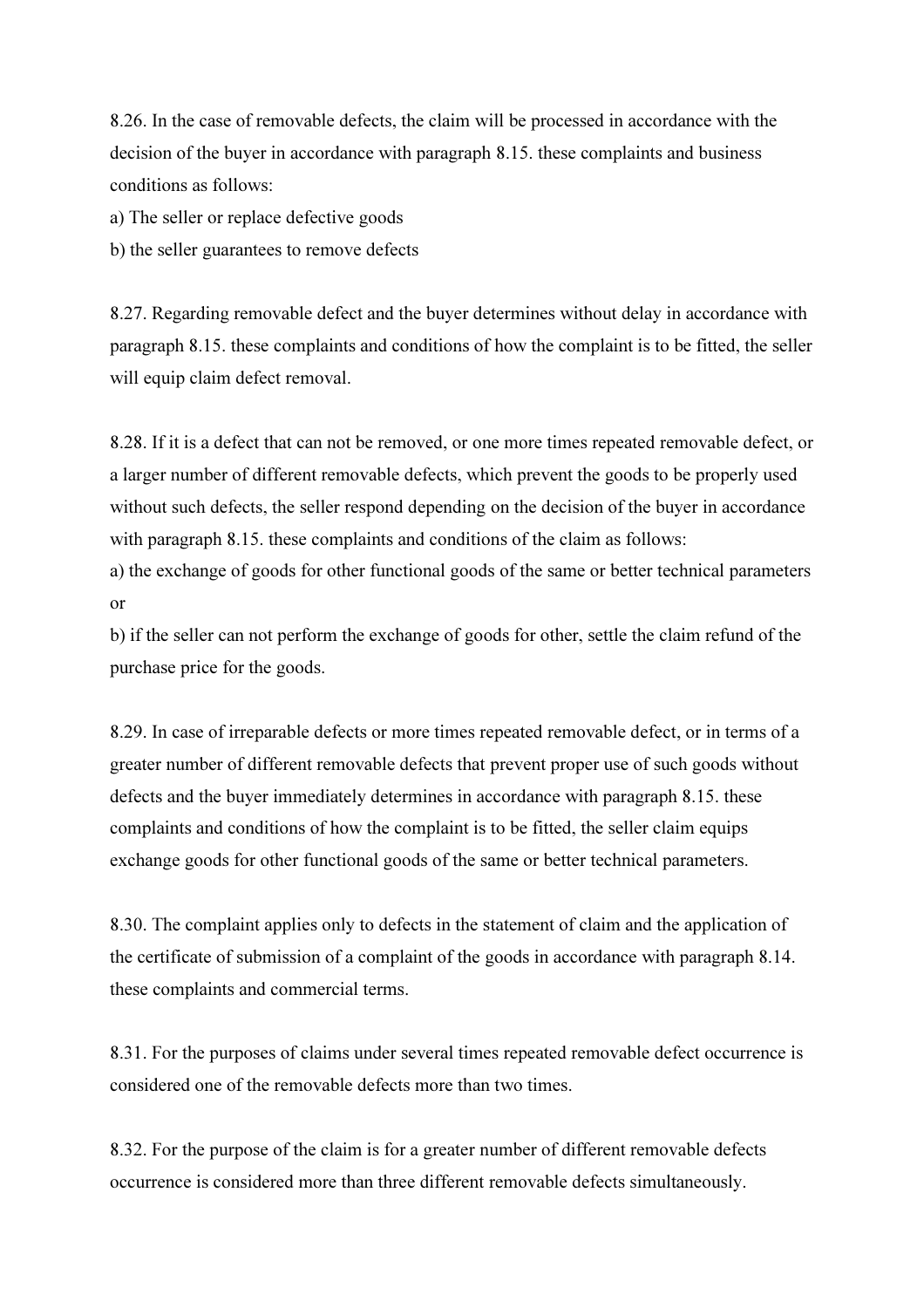8.33. Authorized purchaser for the complaints is the lack of conformity after exercised his right and asked the seller to remove defects in the goods according to paragraph 8.1. these complaints and conditions of sale and consumed regardless of the outcome of the claim has again not entitled to the same unique defect (defect not of the same type) to apply a claim repeatedly.

8.34. The provisions of Art. 8 of these complaints and business conditions expressly do not apply to entities that do not meet the definition of consumer given in the provisions.  $\S$  2. a) of Act 102/2014.

#### 9.1. Personal data and their protection

9.1. The Parties agree that the buyer in the event that a person is obliged to notify the seller in the order their name, permanent address, including zip code, telephone number and email address.

2.9 The Parties agree that the buyer in the event that a legal entity is obliged to notify the seller in the order its name, address, including zip code, identification number, telephone number and email address.

3.9 The buyer may at any time review and change the personal data provided, as well as to cancel their registration by logging into e-commerce website in the "XY (eg. My profile)".

9.4. Seller hereby notifies the buyer that under provision. § 10 para. 3 point. b) of Act no. 122/2013 Z.z. on the protection of personal data and amending certain laws, as amended (the "Znoot") vendor as the operator is in the process of concluding the purchase agreement to process personal data of the buyer without his consent as the person concerned, since the processing of personal data by the purchaser will be carried out by the seller at pre-contractual relationship with the buyer and the buyer's processing of personal data is necessary for the performance of the sales contract in which the buyer acts as one of the parties.

9.5. Buyers can select the checkbox before sending orders to consent under provision. § 11 paragraph. 1 of the Act, that the seller and keep the processed personal data, in particular those mentioned above and / or are necessary for the seller regarding the transmission of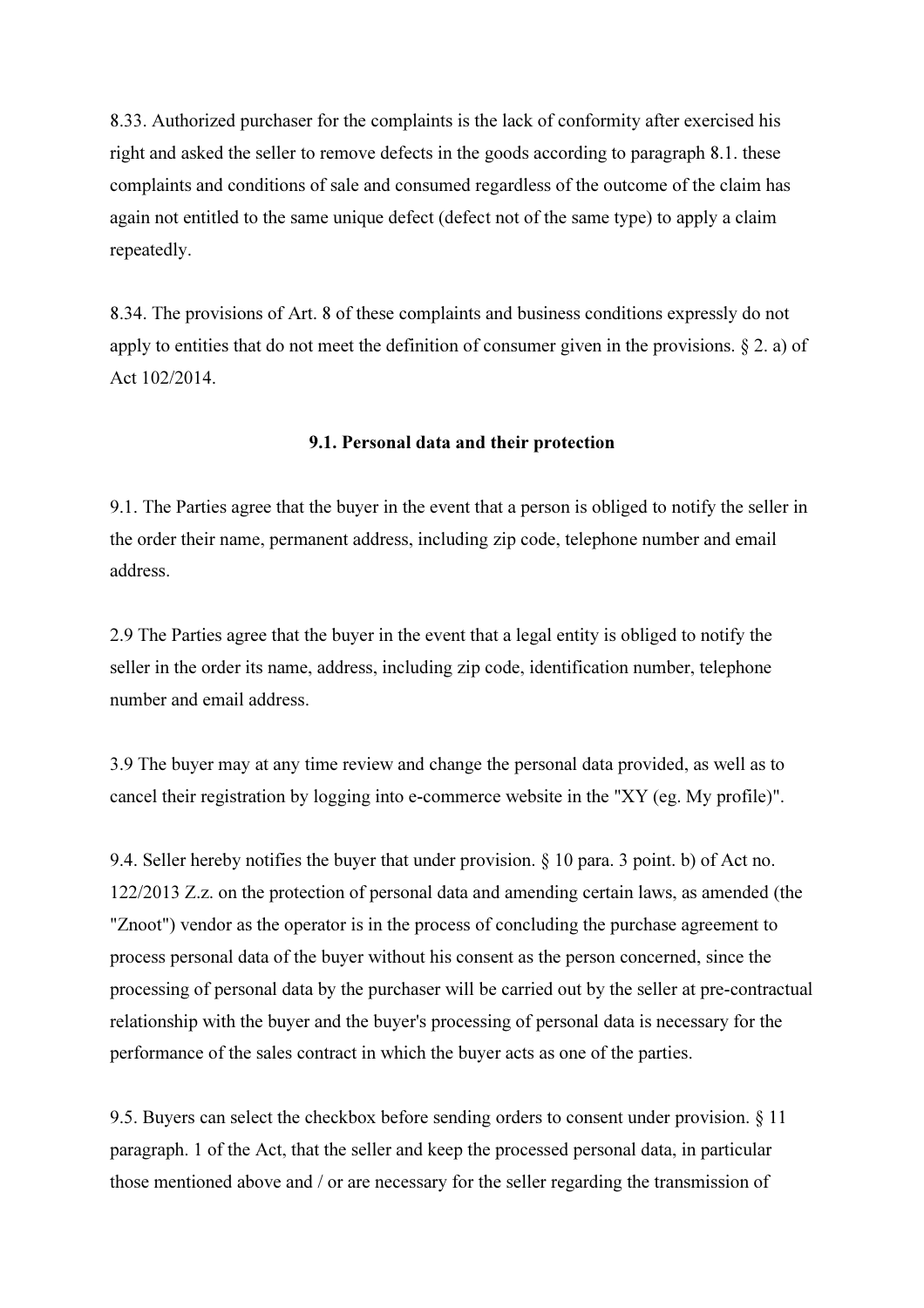information about new products, discounts and promotions to the goods and process them in all of their information systems concerning the transmission of information about new products, discounts and promotions to the goods.

9.6. Seller agrees that the personal data of the buyer handled and treated in accordance with the applicable laws of the Slovak Republic.

9.7. Seller declares that, in accordance with sec. § 6 ods. 2 font. c) Znoot personal information is obtained solely for the purpose stated in these business conditions and complaints.

8.9 Seller declares that, in accordance with sec. § 6 ods. 2 font. e) Znoot will collect personal data for purposes other than those referred to these business and complaint conditions separately and ensure that personal data are processed and used only in a manner that corresponds to the purpose for which it was collected and that they will not gather personal information obtained for other purposes.

9.9 The buyer gives the seller consent in accordance with paragraph 9.5 of these complaints and conditions of fixed-term contracts to fulfill the purpose of processing the personal data of the buyer. The seller after the fulfillment of the purpose of processing shall immediately ensure destruction of personal data of the buyer. Consent to the processing of personal data by the buyer can withdraw at any time in writing. The consent shall expire within one month from receipt of the appeal consent of the buyer to the seller.

9.10 Buyers will be asked before sending an order to check the box before sending an order confirming that the seller it with sufficient, clear and unmistakable way, said:

a) its identification data referred to in Art. 1. these trade complaints and conditions

b) identification data of third parties, which is the company that will deliver the ordered goods to the buyer so that these data are listed in the acceptance,

c) the purpose of processing personal data which is this contract between the seller and the buyer,

d) It will process the personal data of the buyer in the range name, permanent address, including zip code, telephone number and email address if the purchaser is a natural person and to the extent the business name, address, including zip code, identification number, telephone number and email address if the buyer is a legal person,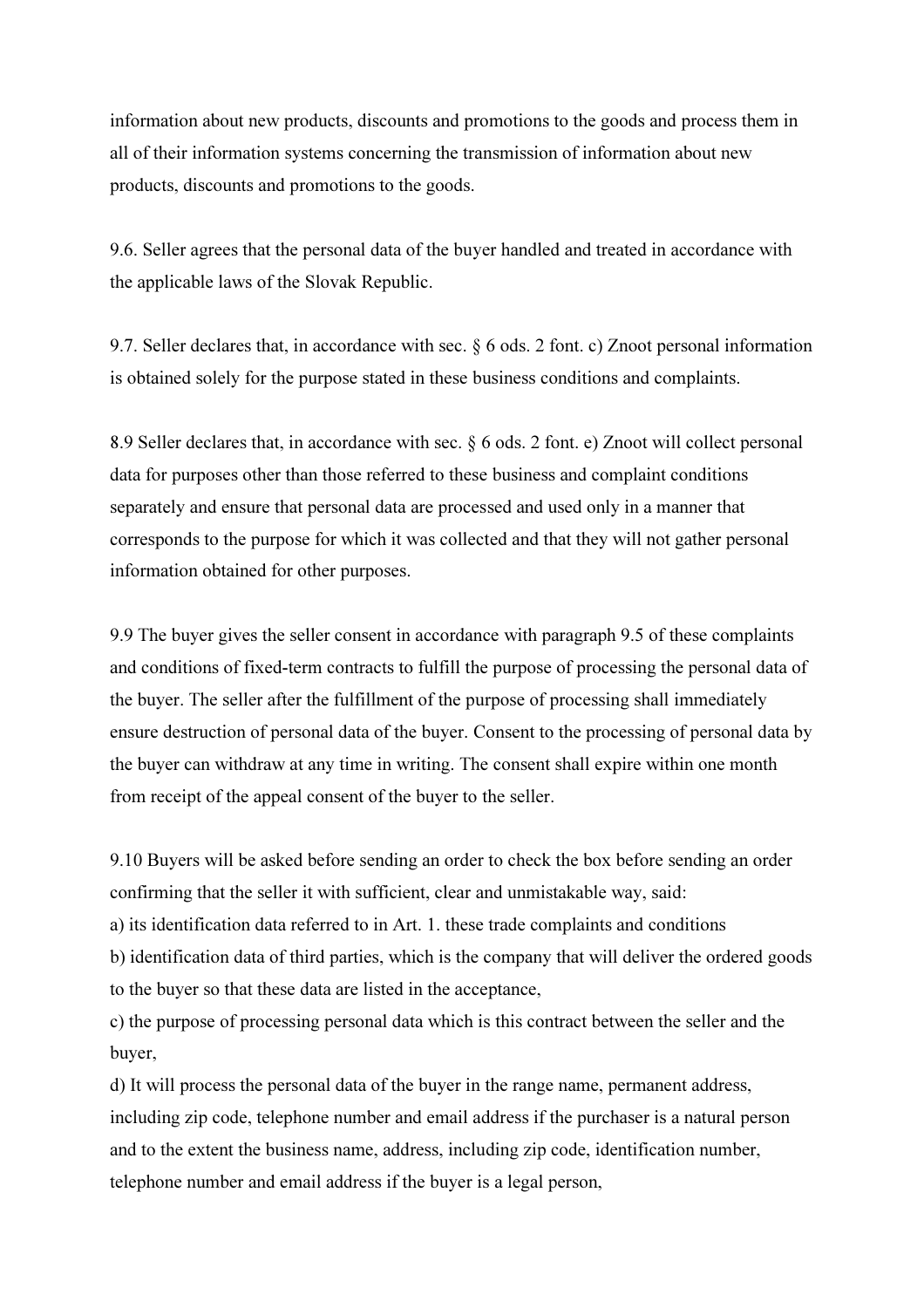e) that the required personal information, the buyer is obliged to provide,

9.11. Seller declares that it will process personal data in compliance with good morals and will act in a manner that does not Znoot or other generally binding legal regulations or their not circumvented. Seller declares that the data subject's consent will not enforce nor conditional with a threat of rejecting the contractual relation, service, goods or duty of the seller.

9.12 The buyer has the right, upon written request require the vendor to

a) confirm whether or not personal data concerning him are processed,

b) the purpose of processing personal data

c) a generally intelligible form about processing of their personal data in the information system and its status within the range:

i) identification of the seller and the seller representative, if appointed,

ii) the identification of the intermediary; This does not apply if the seller in obtaining personal data not proceed under § 8 Znoot,

d) a generally intelligible form accurate information about the source from which it got its personal data processing,

e) a generally intelligible form depreciation of personal data which are subject to processing, f) additional information which is in the light of all the circumstances and conditions of the processing of personal data necessary for the buyer to guarantee the rights and legitimate interests in the particular range

i) advice on voluntariness or to provide the requested personal data; if the seller obtains the personal data of the buyer with the consent of the buyer according to § 11 Znoot notify its also time for the consent, and if the buyer's obligation to provide personal data results from directly enforceable legally binding act of the European Union, an international treaty binding the Slovak Republic, or the law , the seller shall notify the purchaser of the legal basis that it imposes this duty and shall notify it of the consequences of refusing to provide personal information,

ii) information on third parties, if it is expected or clear that their personal data will be provided.

iii) the range of beneficiaries, if it is expected or clear that their personal data will be made available;

iv) it is published, if personal data are to be disclosed,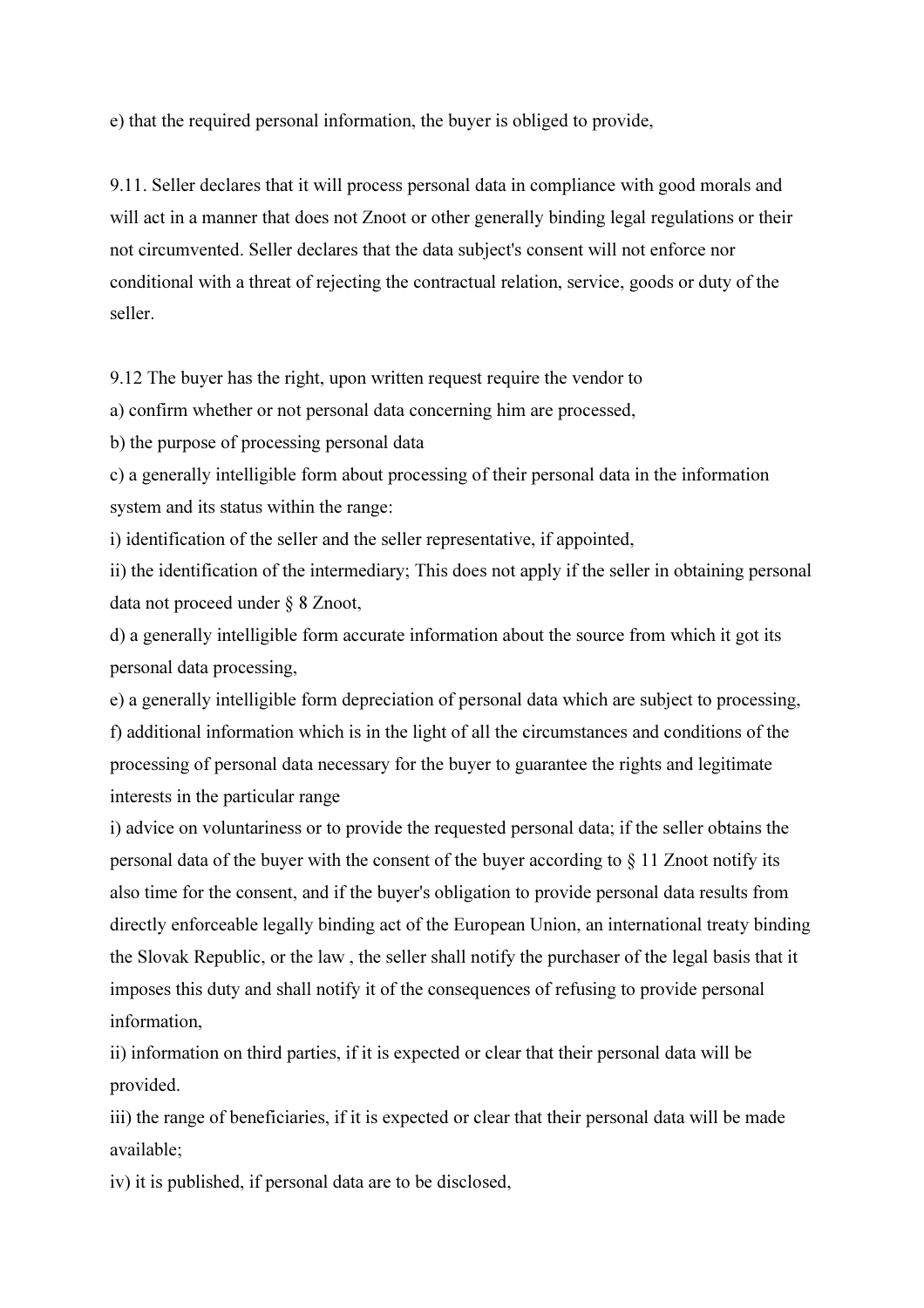in) third countries, it is expected or it is obvious that in these countries to carry out the transfer of personal data

g) corrections of incorrect, incomplete or outdated personal data which are subject to processing,

h) destruction of his personal data, if the fulfillment of the purpose of their processing; if the subject of official documents containing personal data may request a refund,

i) destruction of his personal data subject to processing in case of a breach Znoot or other applicable laws, SR.

9.13. The buyer on the basis of a free written request shall be entitled to object to the seller: a) the processing of his personal data, which implies that they are or will be processed for direct marketing purposes without his consent and request their disposal,

b) the use of personal data contained in § 10 para. 3 point. d) for the purposes of direct marketing in the postal system, or

c) the provision of personal data referred to in  $\S$  10 para. 3 point. d) for direct marketing purposes.

9.14. The buyer on the basis of a free written request from the seller has the right to object to the processing of personal data in cases pursuant to  $\S 10$  para. 3 point. a), e), f) or g) Znoot saying legitimate reasons or by submitting evidence of infringement of his rights and legitimate interests that are or may be in a particular case such processing of personal data is damaged; Unless prevented by legal reasons and it is established that the opposition is entitled to the buyer, the seller is obliged to personal data processing which the buyer claimed, without undue delay, block and destroyed as soon as circumstances permit.

9.15. Buyer upon written request or in person if the matter is urgent, also has the right to the Seller at any time to object and refuse to submit to the decision of the seller, which should be for him to produce legal effects or significantly affect, if a decision is made solely on the basis of automatic processing of his personal data. The buyer has the right to ask the seller for a review of a decision issued by a method other than the automatic processing, whereas the seller is obliged to meet the buyer's request, so that the decisive role in reviewing a decision will have an authorized person; on how to investigation and results of the seller informs the buyer within the time limit under paragraph. 9.18. hereof. The buyer does not have this right only if so provided by a special law, which are governed by measures to ensure the legitimate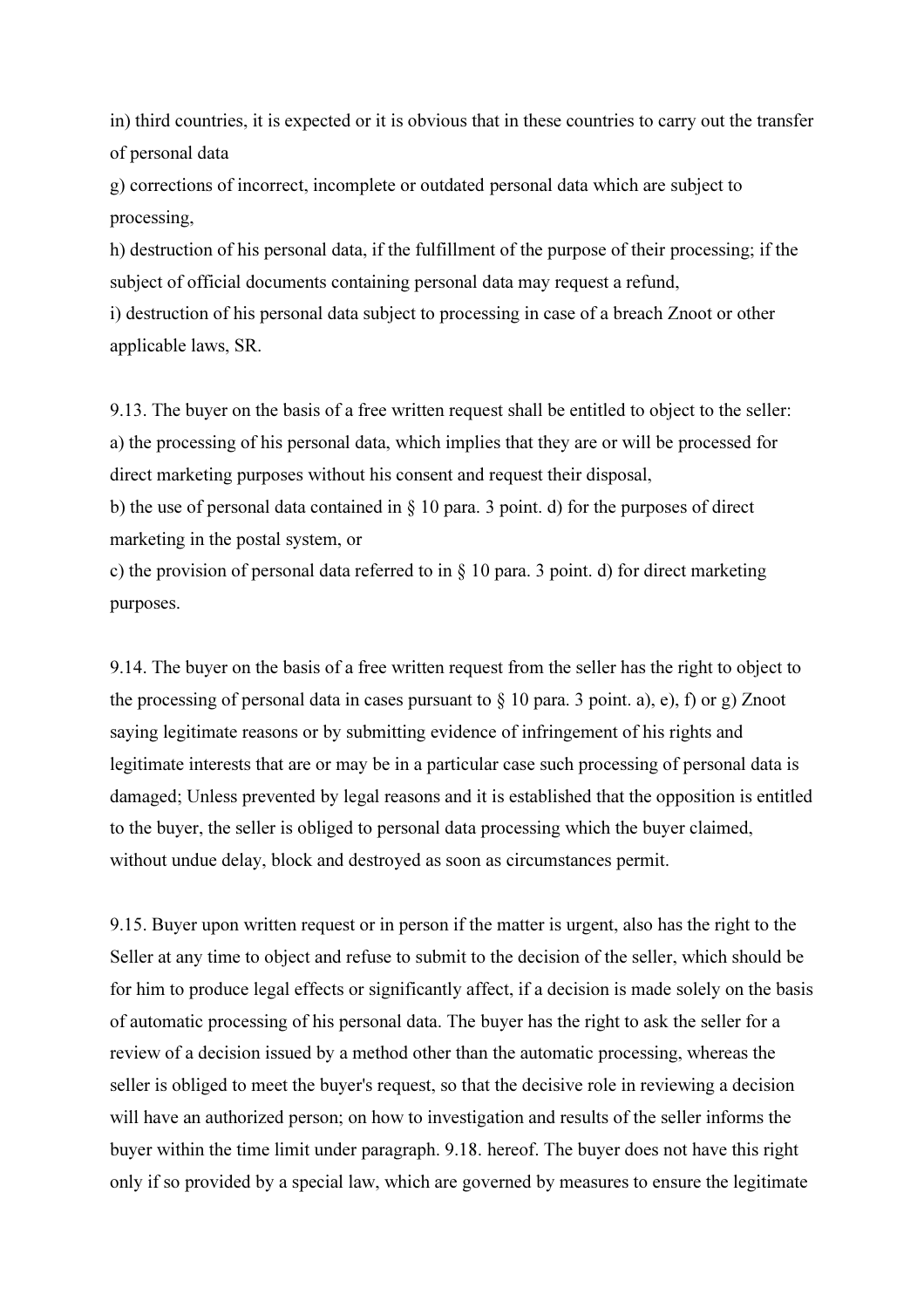interests of the buyer, or if within the pre-contractual relations or during the existence of the contractual relationship the seller issued a decision which meets the requirements of the buyer, or if the seller under Treaty, adopt other appropriate measures to ensure that the legitimate interests of the buyer.

9.16. If the buyer exercises his right in writing and the content of the application that exercises its right, the application is deemed to be filed under this Act; an application submitted by e-mail or fax delivered to the buyer in writing within three days from the date of dispatch.

9.17. The buyer suspects that his personal data are processed without authorization may file a notice office has privacy. If the buyer does not have legal capacity in full, their rights may be exercised by his legal representative.

9.18. The seller is obliged to comply with a request in writing to the purchaser under this Article. these business conditions and complaints, respectively. meet the requirements of the buyer by Znoot and writing it at the latest within 30 days of receipt of the application or request.

9.19. Limiting the rights of the purchaser pursuant to § 28 paragraph. 2 Znoot Seller shall immediately notify the person concerned and the office has privacy.

9.20. Seller hereby announces the buyer, in accordance with sec. § 15. 1 point. e) Sections 3 and 4 Znoot the processing of personal data of the buyer, it is assumed that the buyer's personal information will be provided and made available to the following third parties, respectively. circle of recipients:

ABC, Ltd., established men's 1, Bratislava 81104, ID 66666666, registered in the Commercial Register of District Court Bratislava 1, Section Sro, no. 66666 / B

9.21. Information systems, e-commerce vendor is registered under the Act no. 122/2013 Coll. on the protection of personal data. Identification number: 2779.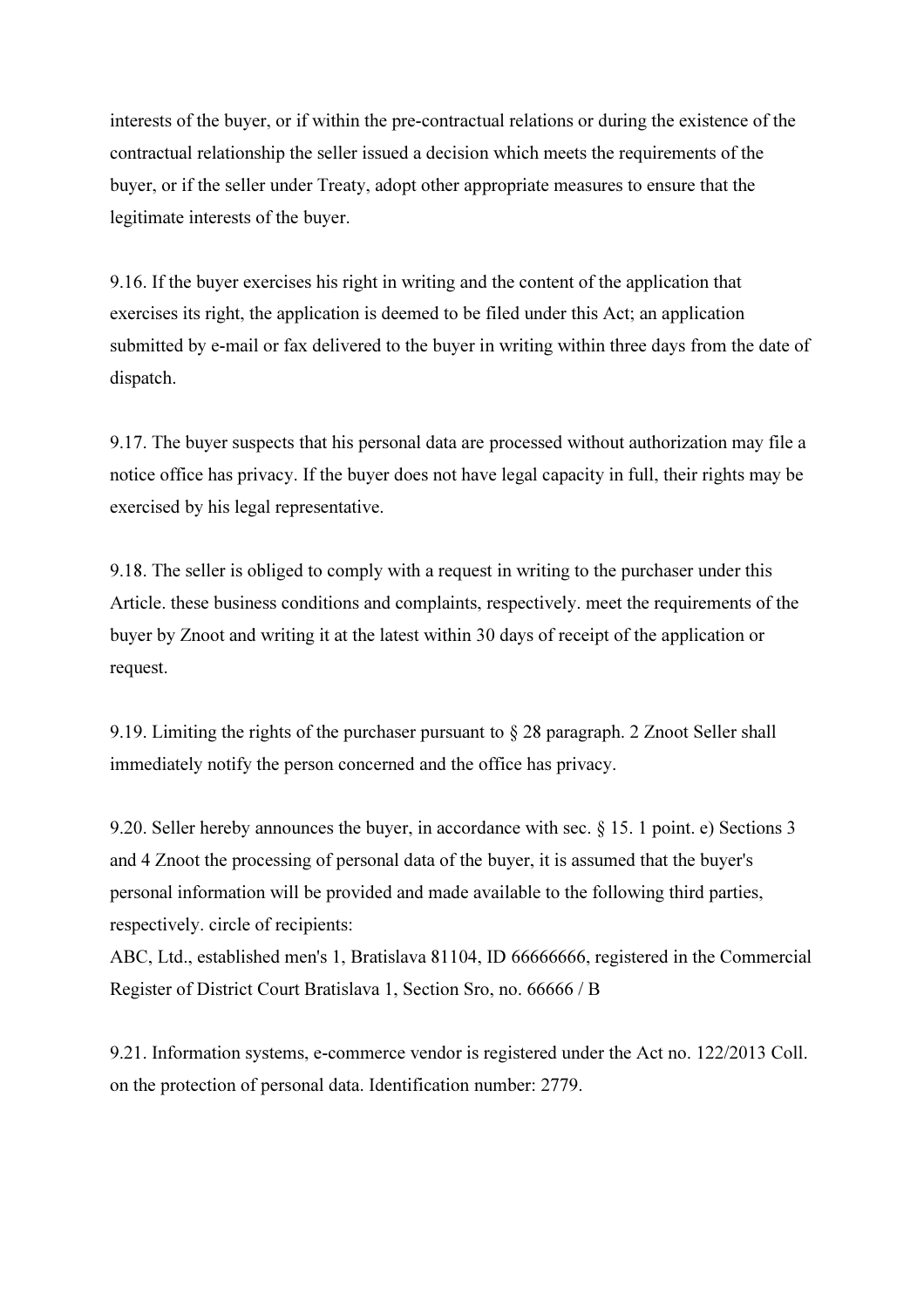#### 10. Withdrawal from the contract

1.10 Should a failure to comply with its obligations by the seller, arising from his purchase contract, due sellout, unavailability of goods or the manufacturer, importer or supplier of the goods agreed in the contract to interrupt production or carry out such major changes that prevented the realization of the seller's arising from the purchase contract or for reasons of force majeure or if it after making every effort that could be of him a fair request is unable to deliver the goods to the customer within the period stipulated these terms and conditions or in the price of which is specified in the order, the seller is obliged by this fact immediately inform the buyer while the buyer is obliged to offer the substitute performance or the ability for the buyer to cancel the purchase agreement (cancel the order). If the buyer withdraws from the contract for reasons specified in this section of these complaints and conditions of sale, the seller must give the buyer has already paid a deposit for the goods as agreed in the purchase contract within 14 days of the notification of withdrawal by transfer to an account designated by the buyer .

2.10 The buyer is entitled to withdraw from the contract without giving any reason in accordance with sec. § 7 et seq. Law no. 102/2014 Z.z. the protection of consumers in respect of distance contracts (hereinafter the "Law on consumer protection in distance selling") within 14 days of receipt of goods, respectively. from the date of conclusion of the service contract or contract for the provision of electronic content which is not supplied on a tangible medium if the seller timely and properly fulfill disclosure obligations under sec. § 3 of the Law on consumer protection in distance selling.

3.10 The buyer has the right within that period after receipt of the goods to expand and tested in a similar way as usual when buying a classic "brick and mortar" store, and to the extent necessary to establish the nature, characteristics and functioning of the goods.

4.10 Beginning of the period for withdrawal is the day on which the purchaser or a third person other than the carrier takes over all of the goods ordered or if a) supplies of goods consisting of multiple lots or pieces, from the receipt of the last lot or piece.

b) the goods ordered by the buyer in one order and supplied separately, after receiving the goods that were delivered as the last,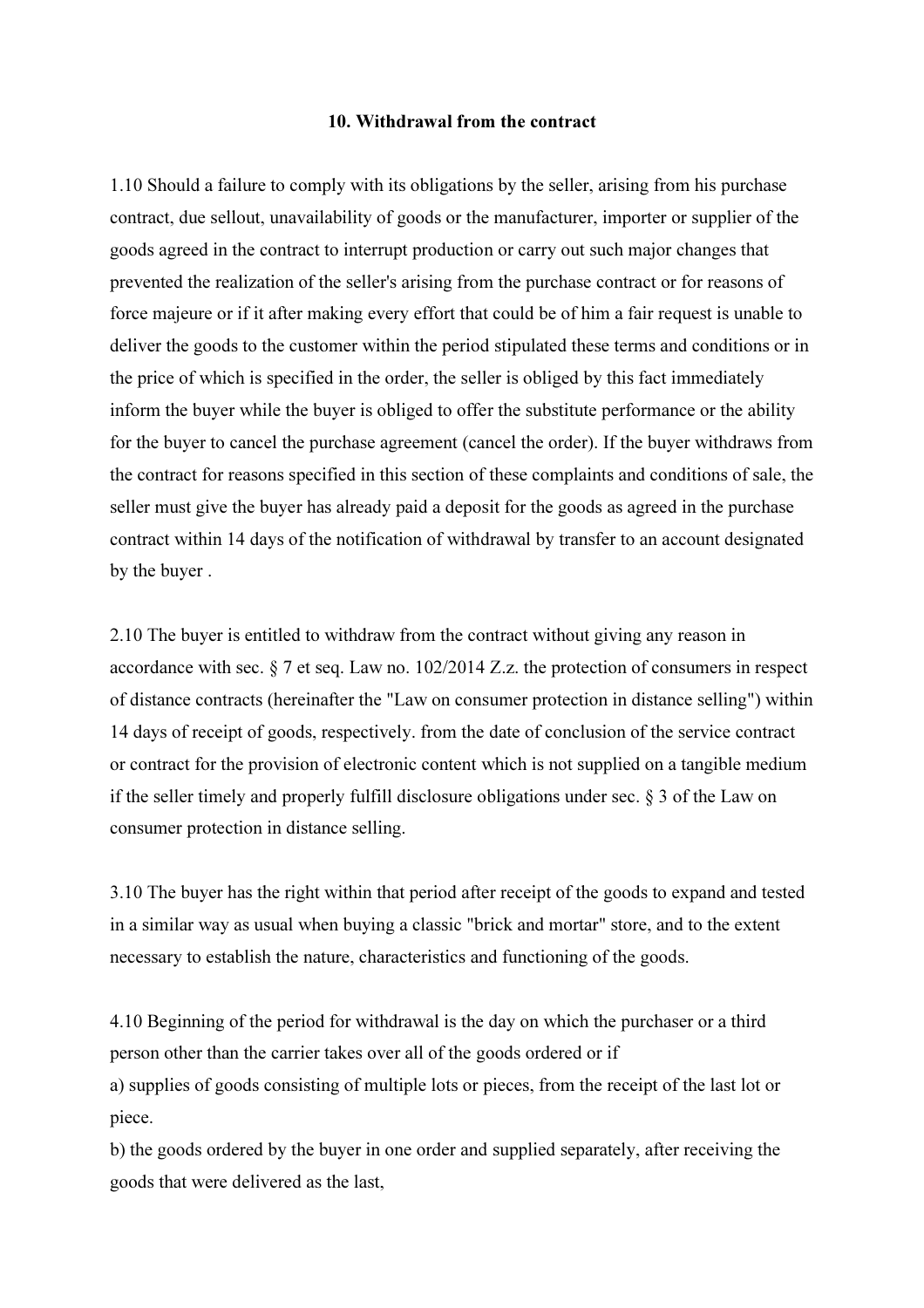c) under the contract supplies are repeatedly during the specified period from the date of receipt of the goods delivered first.

5.10 The buyer may withdraw from the contract, the subject of which is the purchase even before the commencement of the period of withdrawal.

6.10 When withdrawal shall require the written form in a way preventing any doubt on withdrawal from the contract by mistake or as writing on another durable medium or by means of the form annexed to the no. One of these business conditions and complaints. The period for withdrawal shall be deemed observed if the notice of withdrawal has been sent to the seller no later than the last day of the period under sec. § 7 ods. 1 of the Law on consumer protection in distance selling.

7.10 Withdrawal from the contract by passing the point of these business conditions and complaints must contain the information required in the form of termination of the contract of sale annexed no. 1 of these complaints and business conditions, particularly identification of the purchaser, order number and date, the exact specification of the goods, the manner in which the seller has to reimburse the consideration received, especially the account number and / or mailing address of the buyer.

8.10 In case of withdrawal from the contract the buyer shall be repealed from the beginning and any ancillary contract associated with the contract, from which the buyer has resigned. It is not possible to require the buyer any costs or other charges related to the abolition of the supplementary contract, except reimbursements and payments referred to in the provisions.  $\S$ 9 ods. 3, ust. § 10 para. 3 and 5 of the Law on consumer protection in distance selling and the price of the service, if the subject of the contract and the service has been fully performed services.

9.10 Within 14 days from the date of termination of the purchase agreement, the buyer shall forthwith send the goods back to the address of the operator or hand them over to the seller or a person authorized by the seller for delivery. This does not apply if the seller has proposed to collect the goods personally or through its authorized persons. The period mentioned in the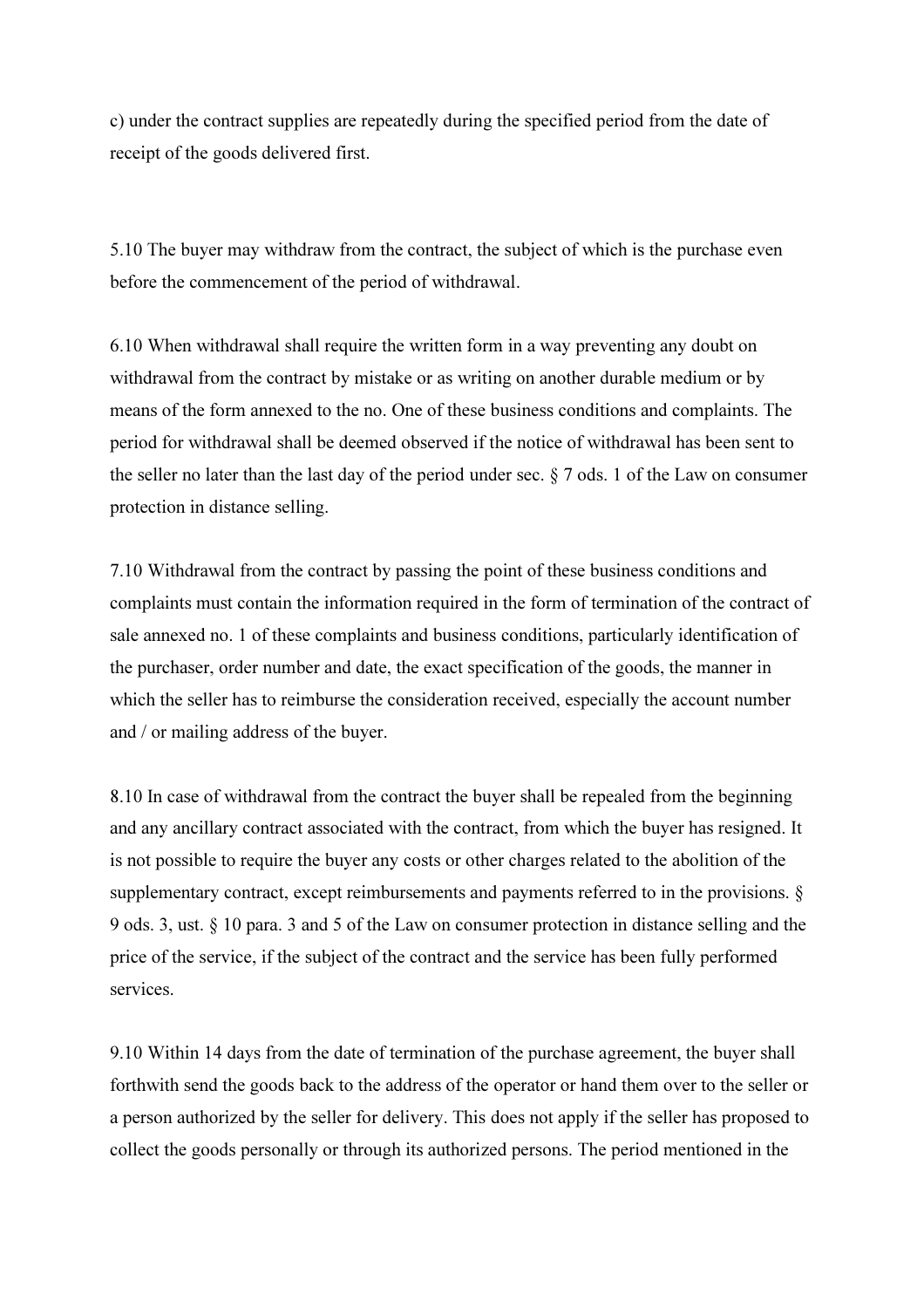first sentence of this point these business conditions and complaints to be considered definitive when the goods were handed over for carriage by the last day of the period.

10.10. The buyer is the seller must deliver the goods complete, including complete documentation, undamaged, preferably in its original packaging and unused.

10.11. COD Shipments will not be discussed by the seller. It is recommended to insure the goods. The seller is obliged, without undue delay, no later than 14 days from the date of the notification of withdrawal to give the buyer all payments made by it assumed under the purchase contract or in connection therewith, including the cost of shipping, delivery and postage and other costs and fees . The seller is not obliged to return the payment to the purchaser under this point these business conditions and complaints before it has received the goods or until the buyer proves sending the goods back to the seller, unless the seller suggests to collect the goods personally or through its authorized persons.

10.12 The costs of returning goods to the seller shall be borne by the buyer. Product returns directly to the vendor or a person designated by the seller for delivery. This does not apply if the seller agrees that these costs will be borne by himself or fails to fulfill an obligation under § 3 Subs. 1 point. i) of the Law on consumer protection in distance selling.

10.13. The buyer shall be liable only for diminished value, which was created as a result of such treatment of goods that are beyond treatment necessary to ascertain the characteristics and functioning of the goods. Shall not be liable for diminished value where the seller did not fulfill information obligation on the consumer's right to cancel the contract under § 3 Subs. 1 point. h) of the Law on consumer protection in distance selling.

10.14. The seller is obliged to refund the buyer the purchase price for the goods in the same manner used by the buyers in their payment until the buyer to agree to another mode of repayments without the buyer in this regard were charged additional fees.

10.15. If the buyer withdraws from the contract and the seller delivers the goods, which is used, damaged or incomplete, the buyer undertakes to pay to the seller: a) the amount by which to reduce the value of the goods within the meaning of the provision. § 457 of the Civil Code in the actual amount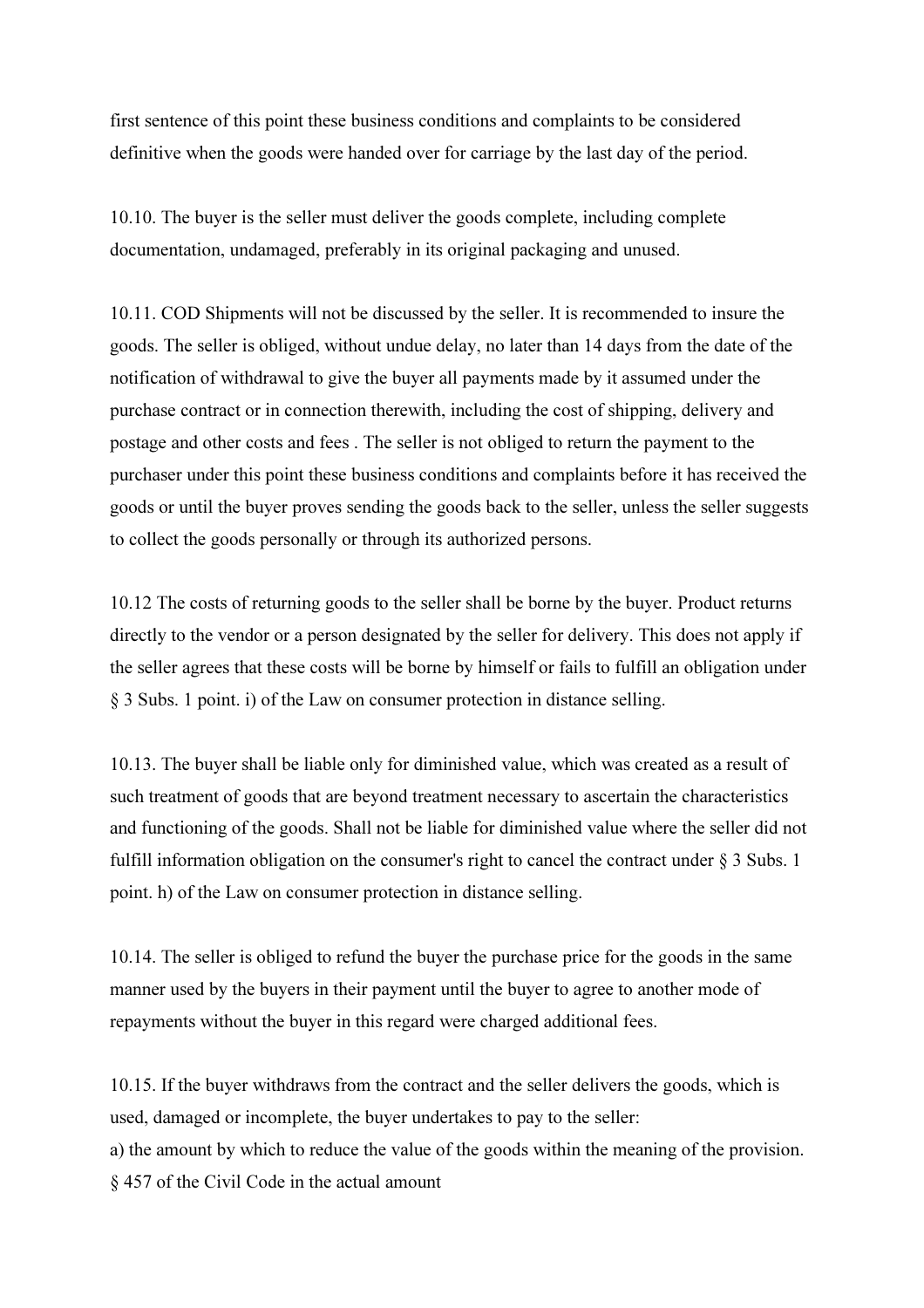b) the costs incurred by the seller in connection with the repair and goods to their original state calculated according to the price list for after-sales service of goods.

The buyer is liable under this section for complaints and conditions of the seller to pay the seller compensation not exceeding the amount of the difference between the purchase price and value of goods at the time of withdrawal from the contract.

10.16. Pursuant to the provisions. § 7 ods. 6 of the Law on consumer protection in distance selling, the buyer can not cancel the contract, its object:

 $\Box$  sale of goods made to the consumer's specific requirements, custom orders or goods intended for one particular consumer

 $\Box$  sale of goods enclosed in a protective cover that is not suitable for return due to health protection or hygiene reasons and protective packaging has been broken after delivery.

 $\Box$  sale of audio recordings, video recordings, audio recordings, books and computer software sold in a protective case if the consumer packaging unwrapped,

 $\Box$  providing electronic content other than on a tangible medium if the performance has begun with the express consent of the consumer and the consumer said that he was well informed about the expression of consent loses his right of withdrawal.

 $\Box$  sale of goods, which was at the time after the conclusion of the contract and receipt of goods from the seller to the buyer assembled, folded and used in such a way that its restoration to its original state by the seller is not possible without increased commitment and increased costs, for example. composed or assembled furniture and so on.

N ................................................. ...............

10:17. The provisions of Art. 10 of these trade complaints and conditions expressly do not apply to entities that do not meet the definition of consumer given in the provisions.  $\S$  2. a) of the Act.

#### 11. Final Provisions

1.11 In the case of the conclusion of the purchase contract in writing, any alteration thereof must be in writing

2.11 The Parties agree that communications between them will be carried out in the form of email messages.

3.11 The relations not governed by these business conditions and Complaints covered by the relevant provisions of the Civil Code Act, Act no. 22/2004 Z.z. electronic commerce and on the amendment of Act no. 128/2002 Z.z. on State Control of Internal Market in Consumer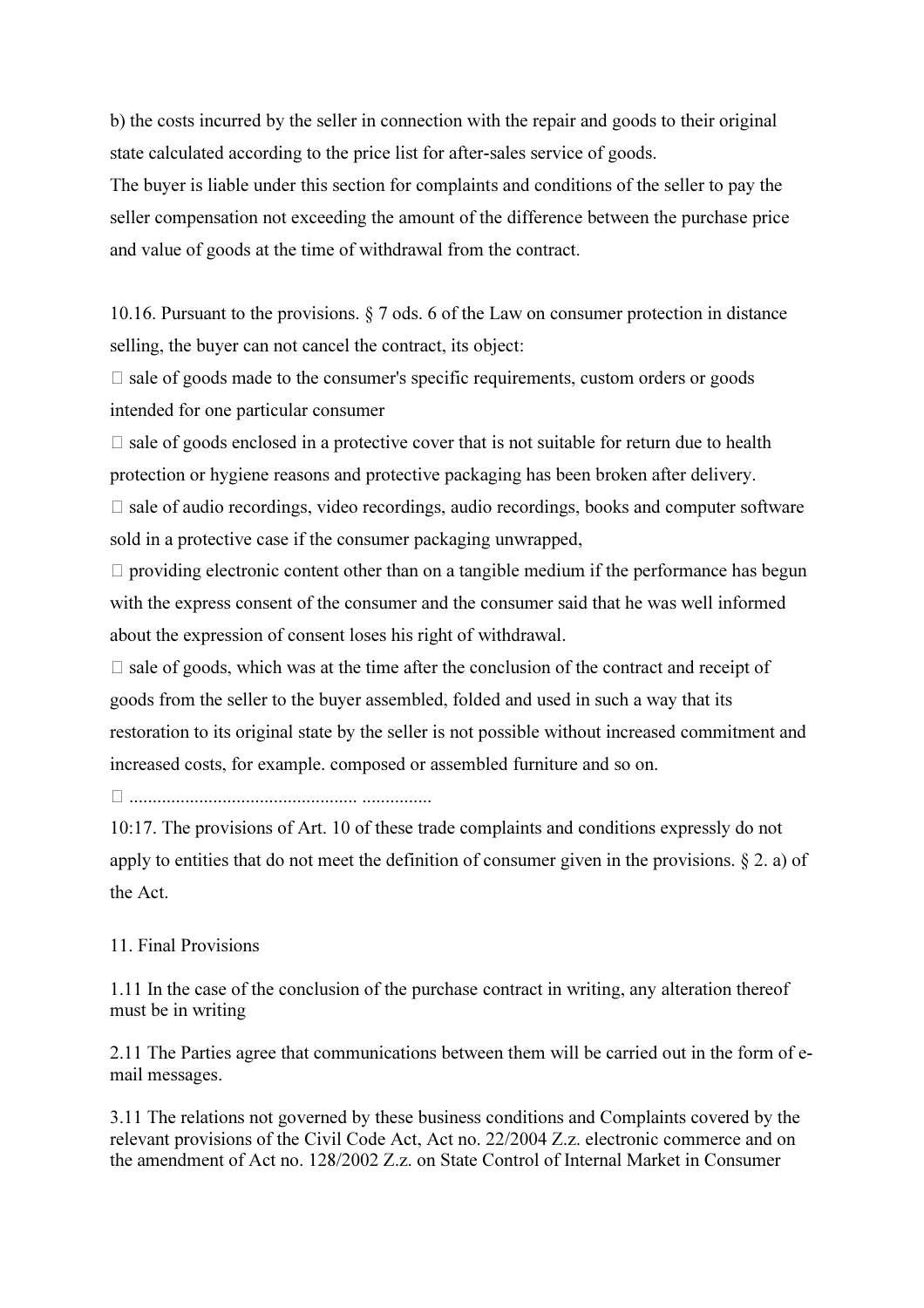Protection Issues and on amendments to certain laws as amended by Act no. 284/2002 Z.z. as amended, and Act no. 102/2014 Z.z. on consumer protection in distance selling.

4.11 These business conditions and the complaint shall take effect on the buyer purchase is concluded.

5.11 Buyers will be asked before sending an order, check the box to confirm that with these Terms and conditions Complaints familiar, read them, understand their content and fully agrees with them.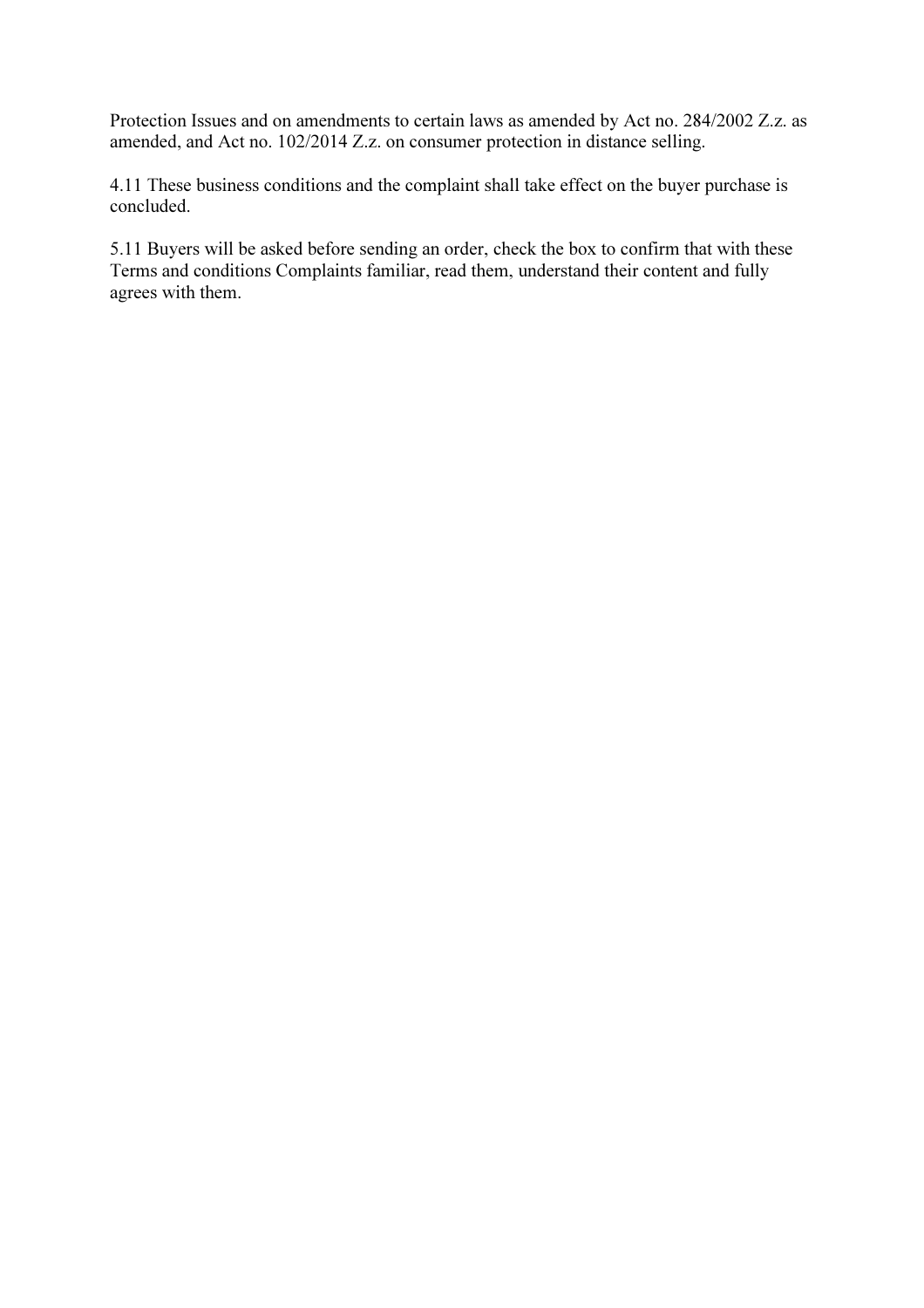## Annex. 1

## Withdrawal from the contract concluded at a distance

## in accordance with § 7 et seq. Law no. 102/2014 Coll. Consumer Protection in the sale of goods or services under a contract concluded at a distance contract or an off-premises and on amendments to certain laws

| <b>Seller</b>         |  |  |
|-----------------------|--|--|
| <b>Business name:</b> |  |  |
| Street and number:    |  |  |
| The city:             |  |  |
| ZIP CODE:             |  |  |
| Identification:       |  |  |
| Tax / VAT:            |  |  |
| Phone:                |  |  |
| E-mail:               |  |  |

| The buyer          |  |  |
|--------------------|--|--|
| Name and surname:  |  |  |
| Street and number: |  |  |
| The city:          |  |  |
| ZIP CODE:          |  |  |
| Phone:             |  |  |
| E-mail:            |  |  |

| I hereby announce that I withdraw from a closed (choose one): |  |  |  |
|---------------------------------------------------------------|--|--|--|
| purchase contract                                             |  |  |  |
| service contracts                                             |  |  |  |
|                                                               |  |  |  |

# Subject of the contract was purchased through the website:

| I was sending confirmation order number:  |  |
|-------------------------------------------|--|
| From day:                                 |  |
| Invoice number:                           |  |
| Products I received on (date of receipt): |  |

| Therefore asks for a refund (leave only one option):                                              |  |  |
|---------------------------------------------------------------------------------------------------|--|--|
| the full value of the invoice (billed all goods are subject to withdrawal) or part of the invoice |  |  |
| (only a proportion of the goods subject to withdrawal)                                            |  |  |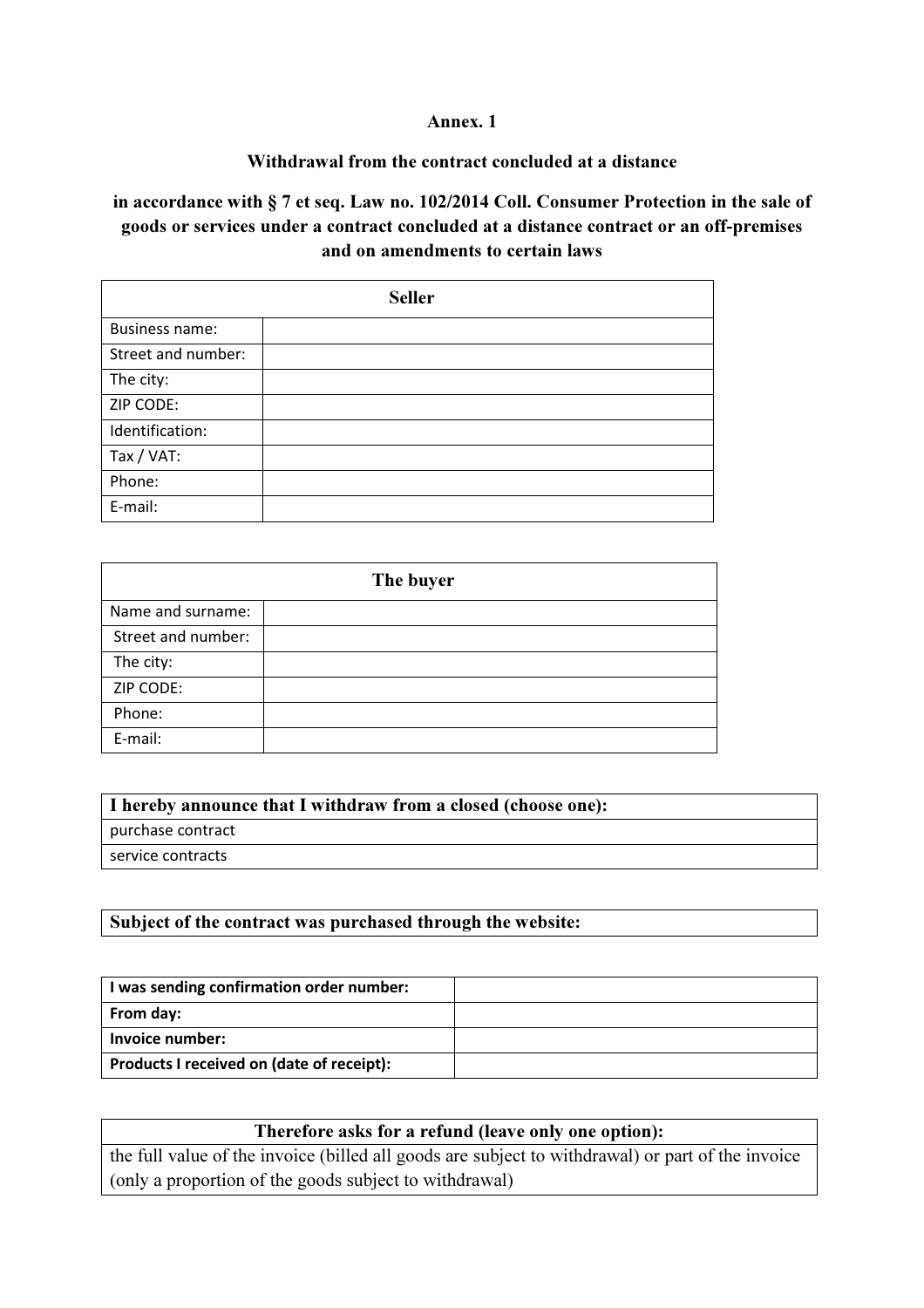| name returned subject of      |
|-------------------------------|
| the contract and the number   |
| of pieces (only if you return |
| only part of the Contract):   |

| <b>Setpoint for Return:</b>                     |  |
|-------------------------------------------------|--|
| Return the requested amount (selected leave):   |  |
| postal order to my address (as above)           |  |
| transfer to account number / bank code or IBAN: |  |

If goods are not included in the letter, I take note of the fact that the seller is not obliged to return the money within 14 days of the receipt of the withdrawal, the moment unless it is not delivered goods or nepreukážem sending such goods.

No later than 14 days from the date of cancellation I am required / obliged to send goods to the seller.

In ...................................... On .......... ................

....................................

Name surname (Signature)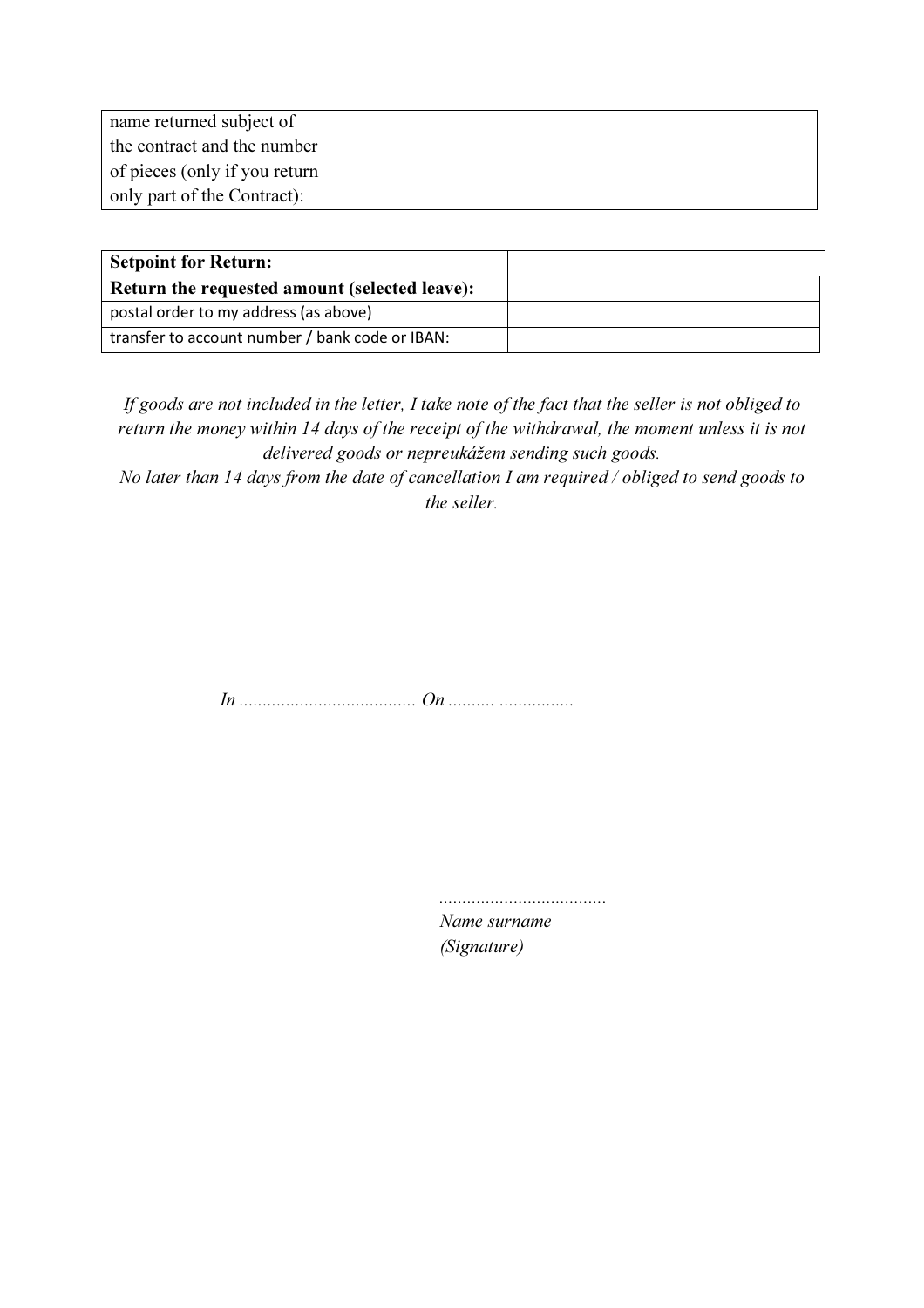#### Annex. 2

#### For guidance on the exercise of the right of the buyer to withdraw from the contract

#### 1. The right to withdraw from the purchase contract

You have the right to withdraw from the purchase contract without giving any reason within 14 days.

The withdrawal period shall expire 14 days from the date on which you or your designated third party other than the carrier to download the product.

To exercise the right to withdraw from the purchase agreement Tell us about your decision to withdraw from the purchase contract unequivocal statement (eg written letter sent by post, fax or e-mail) at .............. (insert Your business name and registered office or place of business, or even a phone number, fax number and e-mail address).

For this purpose, you can use the template to withdraw from the contract, which appears as Annex. 1 business conditions and complaints. If interested, you can fill in and submit the model withdrawal form from the contract or any other unequivocal statement of withdrawal from the contract and electronically through our website [insert web site]. If you use this option, the acceptance of withdrawal from the contract will be confirmed without delay by email, respectively. on another durable medium.

The period for withdrawal from the contract is maintained, if send notice of exercise of the right to withdraw from the contract before the deadline for the withdrawal from the contract.

#### 2. Consequences of withdrawal

In case of withdrawal from the contract will refund any payments that you made in the context of concluding the contract, in particular the purchase price including the cost of delivering the goods to you. It does not cover additional costs if you choose another type of service, such as the cheapest current method of service that we offer at no cost for additional services are subject to a contract and when they have been fully performed. Payments will be returned promptly and in any event not later than 14 days from the day when we will receive your notice of withdrawal from the purchase contract. Their payment will be made in the same way you used during your payment, unless you have expressly agreed otherwise payment, without charging any additional fees.

Payment for purchased goods will be paid to the receipt of returned goods back to our address or on submission of documentary proof of sending the goods back, whichever comes first.